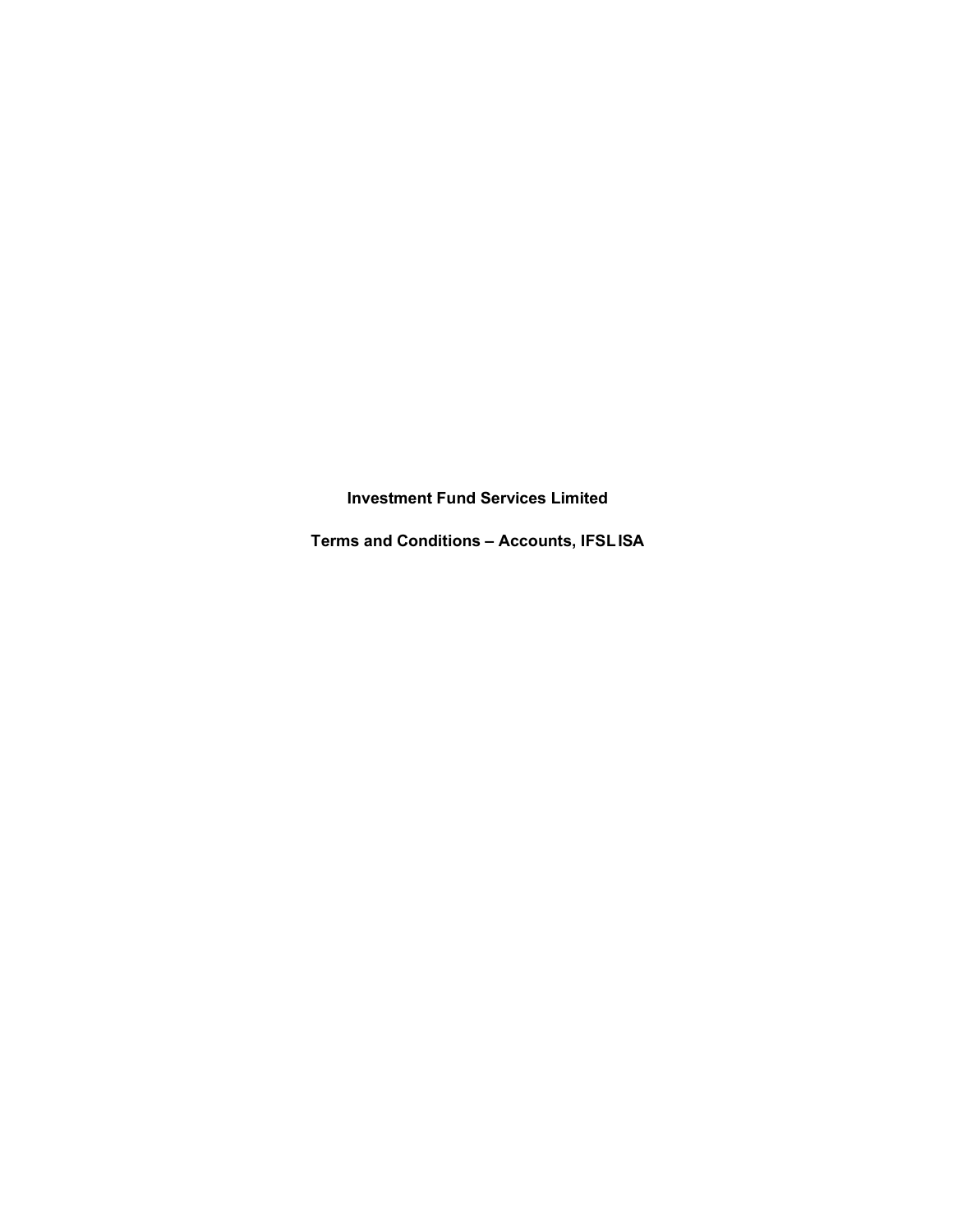# **Contents**

| 1.                                                                                            |  |     |
|-----------------------------------------------------------------------------------------------|--|-----|
| 2.                                                                                            |  |     |
| 3.                                                                                            |  |     |
| 4.                                                                                            |  |     |
| 5.                                                                                            |  |     |
|                                                                                               |  |     |
|                                                                                               |  |     |
|                                                                                               |  |     |
|                                                                                               |  |     |
|                                                                                               |  |     |
|                                                                                               |  |     |
| 6.                                                                                            |  |     |
|                                                                                               |  |     |
|                                                                                               |  |     |
|                                                                                               |  |     |
| Instructions (e.g. to buy, sell or exchange Shares), Making Payments and Investing your<br>7. |  |     |
|                                                                                               |  |     |
|                                                                                               |  |     |
|                                                                                               |  |     |
|                                                                                               |  |     |
|                                                                                               |  |     |
|                                                                                               |  |     |
| 8.                                                                                            |  |     |
| 9.                                                                                            |  |     |
|                                                                                               |  |     |
| 10.                                                                                           |  |     |
| 11.                                                                                           |  |     |
|                                                                                               |  |     |
|                                                                                               |  |     |
|                                                                                               |  |     |
|                                                                                               |  |     |
| 12.                                                                                           |  |     |
| 13.                                                                                           |  |     |
| 14.                                                                                           |  |     |
|                                                                                               |  |     |
| 15.                                                                                           |  |     |
| 16.                                                                                           |  |     |
| 17.                                                                                           |  | .22 |
|                                                                                               |  |     |
|                                                                                               |  |     |
| 18.                                                                                           |  |     |
| 19.                                                                                           |  |     |
|                                                                                               |  |     |
| 20.                                                                                           |  |     |
| 21.                                                                                           |  |     |
| 22.                                                                                           |  |     |
| 23.                                                                                           |  |     |
| 24.                                                                                           |  |     |
| 25.                                                                                           |  |     |
| 26.                                                                                           |  |     |
| 27.                                                                                           |  |     |
| 28.                                                                                           |  |     |
|                                                                                               |  |     |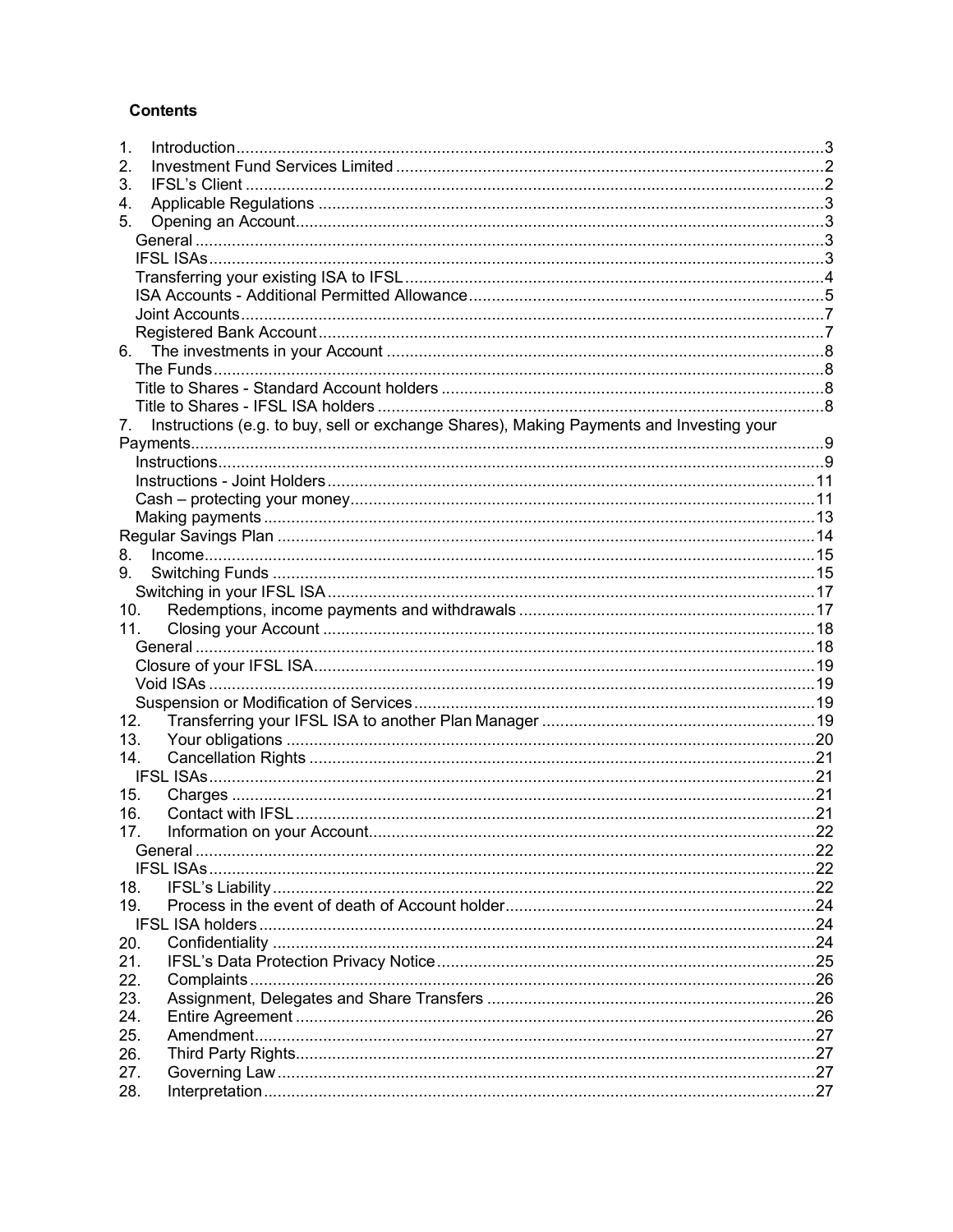# 1. Introduction

- 1.1 These terms and conditions govern:
	- (A) any Accounts you open with IFSL and the investments you hold through them; and
	- (B) any ancillary services which IFSL may provide to you from time to time.

(together the "Service" and the "Service Terms").

- 1.2 You should read these Service Terms carefully as they are legally binding. These Service Terms supersede any terms previously notified to you concerning the Service. Defined terms used in these Service Terms are set out in Section 28.
- 1.3 You can open the following Accounts with IFSL: a Standard Account (including as Joint Holders) and an IFSL ISA. Unless specifically indicated in these Service Terms, all provisions of these Service Terms will apply to the different Account types.
- 1.4 When you apply to open an Account, you will be asked to confirm acceptance to the Service Terms by signing and submitting to us your completed Application Form in accordance with the instructions provided to you at that time.
- 1.5 These Service Terms will take effect and your Account will be opened when your Application Form is accepted by IFSL, which will typically be on the Business Day of receipt.
- 1.6 When you subscribe for Shares in a Fund through the Service, you do so subject to the relevant Prospectus, KIID and SID of the Fund. These Service Terms should therefore be read alongside these documents.
- 1.7 These Service Terms together with your duly completed and signed Application Form(s) accepted by IFSL (as may be supplemented and amended from time to time in accordance with these Service Terms) constitute the agreement between us in respect of the Service.
- 1.8 Risk warning: all investment involves capital at risk. You should not invest in a Fund unless you have fully understood the risks associated with such investment and determined that an investment in your selected Fund(s) is suitable for you. In particular, you should note:
	- (A) the risk warnings applicable to your selected Fund(s), as summarised in the relevant KIID and Prospectus;
	- (B) following on from (A) above, an investment in Shares involves special risks (as summarised in the relevant KIID and Prospectus) and the value of your Shares may depend on fluctuations in the financial markets outside of IFSL's control;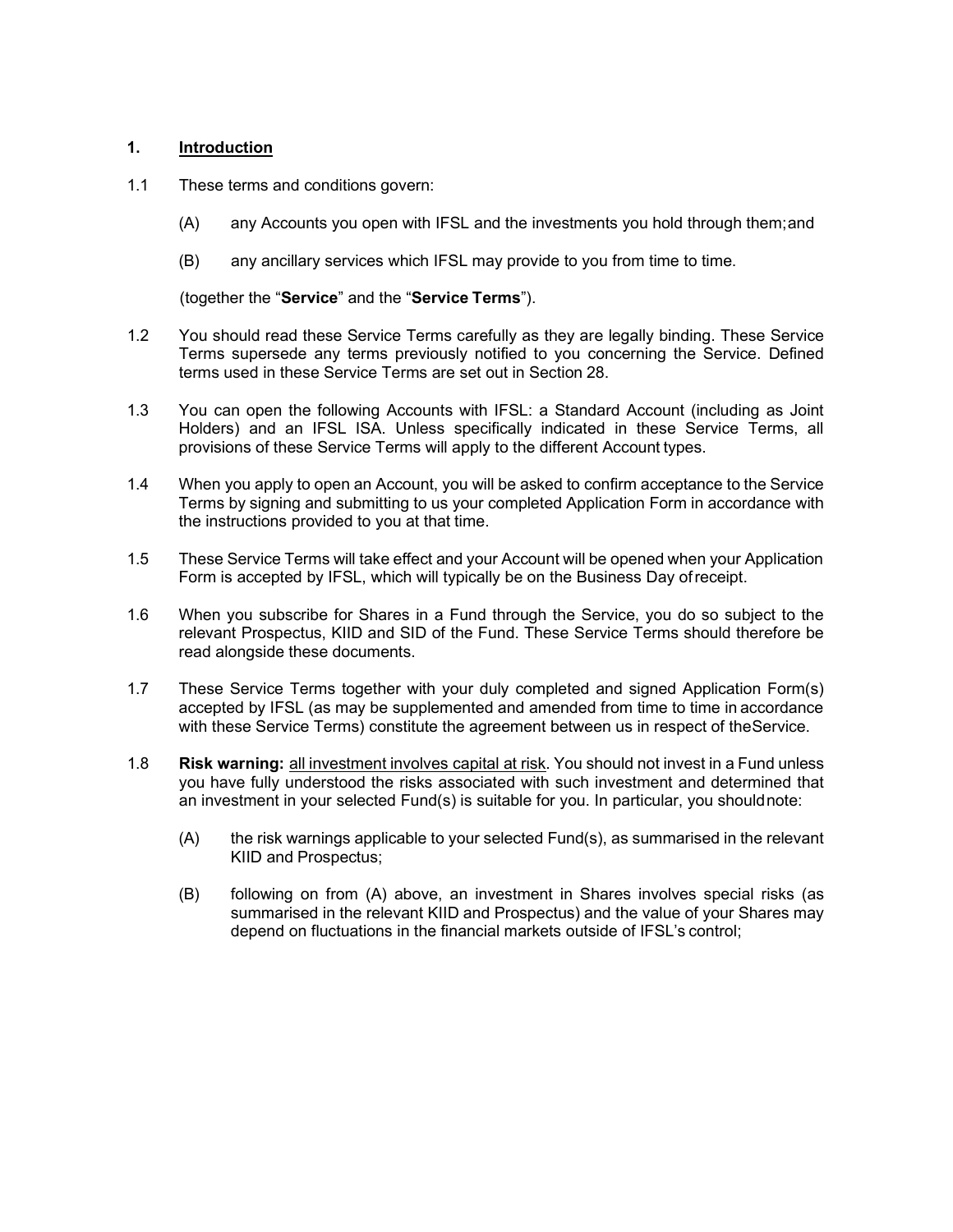- (C) IFSL does not provide investment advice, tax advice or legal advice. You should therefore consider the terms of investment in any Fund carefully and, if in any doubt, seek professional advice before making any investment decisions. Please note that any tax treatment will depend on the individual circumstances of each client and may be subject to change in the future;
- (D) by opening an Account and submitting Instructions to invest in a Fund, you accept and confirm to IFSL that you have sufficient knowledge and experience to make your own evaluation of the merits and risks of investing in that Fund, and are making such investment decisions in reliance of your own judgement;
- (E) Subject to the terms of the relevant Prospectus (including, without limitation, in circumstances in which IFSL or a Fund may mandatorily redeem or convert your Shares) IFSL will only execute transactions in the Funds on your Instructions (including any duly authorised representative acting on your behalf). Consequently, IFSL is not required to assess the suitability of an investment in a particular Fund for you. If you are in any doubt about the suitability or appropriateness of a Fund for your personal circumstances, you should talk to your financial adviser.

## 2. Investment Fund Services Limited

- 2.1 The Service is provided by Investment Fund Services Limited ("IFSL"). IFSL is incorporated in England and Wales (registered number: 6110770). Its registered office is: Marlborough House, 59 Chorley New Road, Bolton, BL1 4QP.
- 2.2 IFSL is authorised and regulated by the Financial Conduct Authority of the UK. IFSL's FCA registration number is: 464193. You can view the FCA's register of authorised firms at: https://register.fca.org.uk/
- 2.3 The FCA's registered office is at: 12 Endeavour Square, London, E20 1JN. You can contact the FCA on: 0800 111 6768 or 0300 500 8082.
- 2.4 IFSL is approved by HMRC to act as the Plan Manager of your IFSL ISA. IFSL shall manage your IFSL ISA in accordance with the ISA Regulations.

## 3. IFSL's Client

- 3.1 In these Service Terms, references to "you" and "your" shall mean the client of IFSL who opens an Account pursuant to these Service Terms. You should note, however, that the Data Protection Privacy Notice contained in Section 21 of these Service Terms may also apply to certain individuals connected to you and you should notify such terms to any such individual.
- 3.2 You are classified by IFSL as a "retail client" as defined in the FCA Rules. As a retail client, you are entitled to the highest level of protection available under the FCA Rules.
- 3.3 The Services are only available to people and entities who are resident in the UK for tax purposes, (in the case of natural persons) who are 18 years of age or older and who are not a US Person ("Eligible Investors"). IFSL may accept non-UK resident persons on a caseby-case basis at its sole discretion. Additional eligibility criteria may apply if you wish to invest in an IFSL ISA (see Section 5.5 below).
- 3.4 IFSL reserves the right to restrict or withdraw the Services in the event that you cease to be an Eligible Investor. You will not be able to make additional investments in the Funds in the event that you are no longer an Eligible Investor.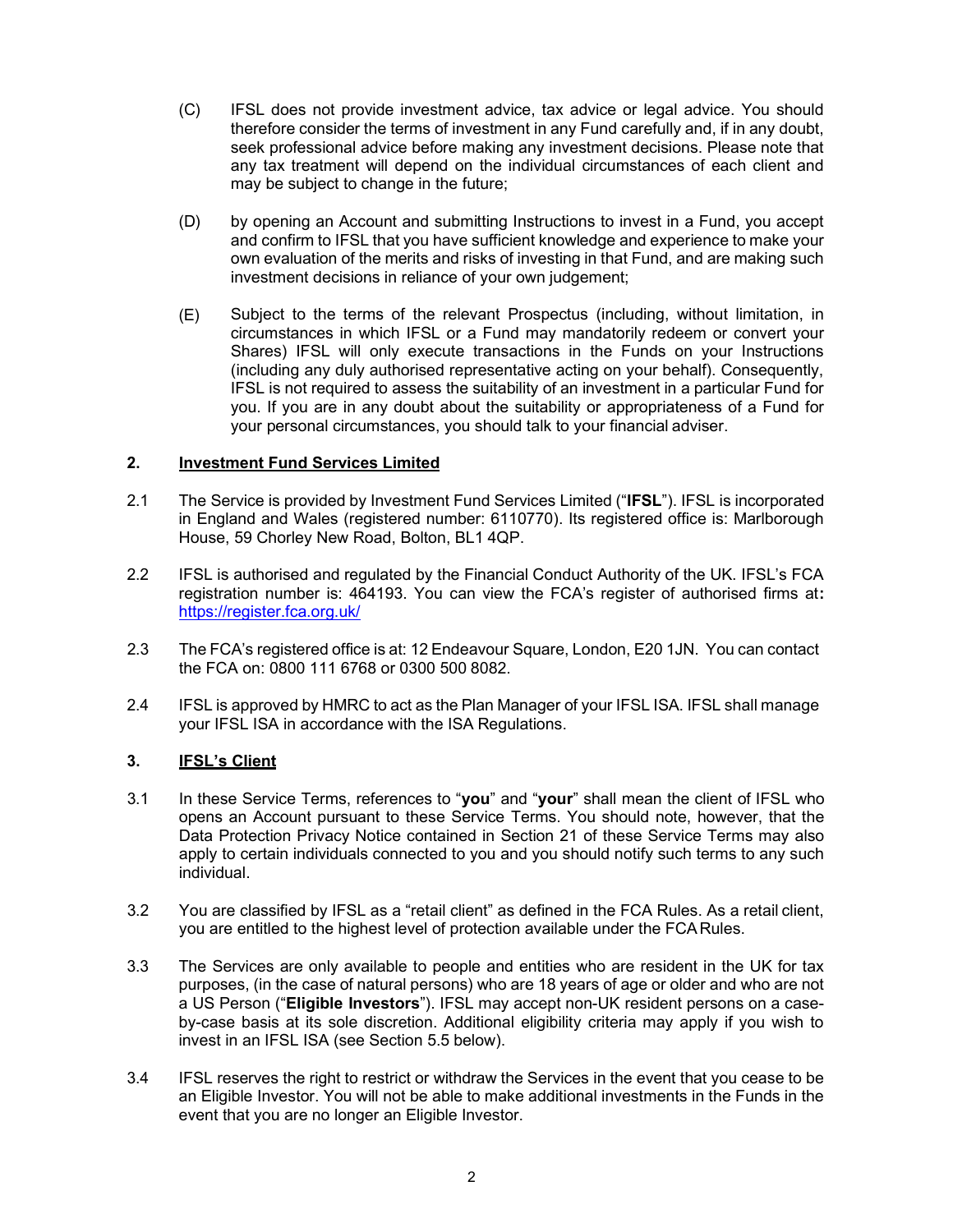# 4. Applicable Regulations

- 4.1 These Service Terms and the provision of the Services are subject to the Applicable Regulations. IFSL will comply with the Applicable Regulations when providing the Services to you. This means that:
	- (A) in the case of any conflict between these Service Terms and the Applicable Regulations, the Applicable Regulations will prevail only to the extent necessary to give effect to the Applicable Regulations; and
	- (B) IFSL may take any action (or refrain from taking any action) where this is necessary to comply with Applicable Regulations. IFSL shall not be responsible to you where it has acted (or omitted to act) in order to comply with the Applicable Regulations.
- 4.2 IFSL may ask you for information from time to time in order to allow it to comply with the Applicable Regulations. If you fail to provide such information to IFSL promptly and accurately, IFSL will not be able to provide you with the Services and may have to suspend your Account. IFSL will not be responsible to you in these circumstances.

# 5. Opening an Account

## **General**

- 5.1 In order to invest in a Fund, you must first open an Account with IFSL by completing and submitting an Application Form (as outlined in paragraph Section 1.5 above). Applications should be returned to IFSL at: Marlborough House, 59 Chorley New Road, Bolton, BL1 4QP or by email to dealing@ifslfunds.com. You must ensure that the information provided in your Application Form is true, accurate and complete.
- 5.2 IFSL is not obliged to open an Account for you and IFSL shall not be required to give you reasons in the event that it decides not to open an Account for you. IFSL will only open an Account if you satisfy IFSL's account opening, identity verification, anti-money laundering and counter-terrorism financing procedures. IFSL will require you to provide it with certain information as part of the Account opening process. If IFSL is unable to verify your identity to IFSL's reasonable satisfaction, you may be required to provide further evidence (such as a certified copy of your passport) before your Account can be opened and used. Please be aware that there may be delays in opening your Account if you fail to provide IFSL with the information that it has requested, and IFSL will not be responsible to you for any losses that you may incur as a result of such delays.
- 5.3 Further information regarding IFSL's customer verification, anti-money laundering and counter-terrorism financing policy is set out in the Prospectus for each Fund.

## IFSL ISAs

- 5.4 For the purposes of these Service Terms, the IFSL ISA is a "Stocks and Shares ISA". The IFSL ISA is not a Lifetime ISA or a Junior ISA. You should contact IFSL on freephone 0808 178 9321 if you are calling from the UK (+44 1204 803932 if you are calling from overseas) if you wish to open a Junior ISA on behalf of an eligible child (as provided for under the ISA Regulations).
- 5.5 In addition to the eligibility criteria outlined at Section 3.3 above, an IFSL ISA is only available to investors who are natural persons aged 18 or over. Also, under the ISA Regulations, you are only permitted to open one ISA of the same type (i.e. one Cash ISA and one Stocks and Shares ISA) in each Year. However, you can make additional payments (up to your annual contribution limit – see Section 7.32 below) into your existing ISAs.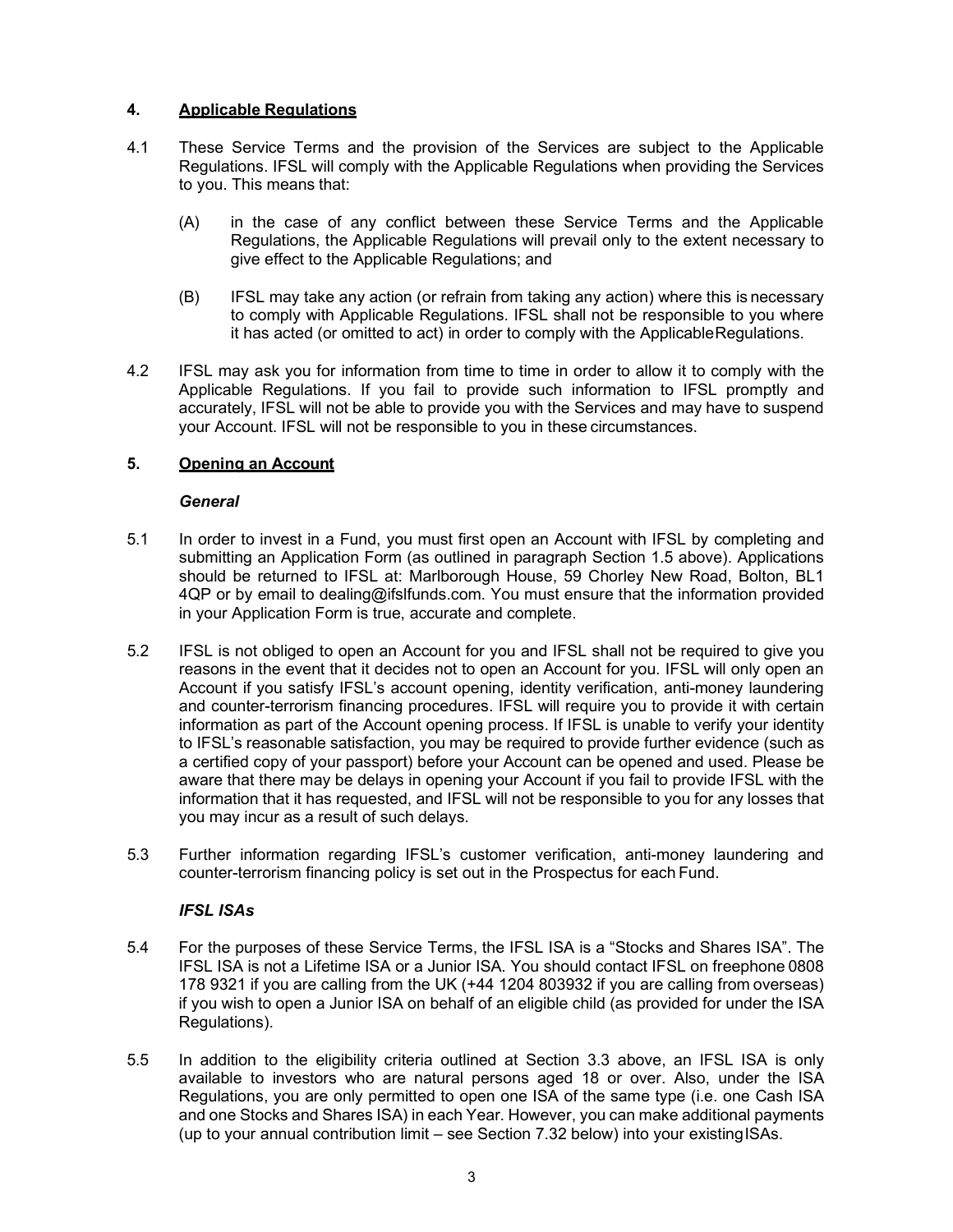- 5.6 If you wish to open an IFSL ISA, your Application Form will cover the Year in which you open an Account and first subscribe to your IFSL ISA and each subsequent Year until IFSL receives no subscriptions for a full Year. In these circumstances, you will be required to complete and submit a new Application Form before subscriptions to your IFSL ISA can recommence.
- 5.7 Subject to the ISA Regulations, your IFSL ISA will be managed in accordance with the directions set out in your Application Form. The Prospectus for each Fund will indicate if the Fund's Shares are eligible to be included within an ISA.
- 5.8 If you open an IFSL ISA, you authorise IFSL to apply to HMRC on your behalf to make all appropriate claims for the repayment of, or credit against, tax in respect of the Shares held through your IFSL ISA and any income such Shares produce. For these purposes you authorise IFSL to provide HMRC with all information IFSL holds about your Account as may be required to make such claims.
- 5.9 You will lose ISA status and tax benefits of your IFSL ISA in the following circumstances:
	- (A) if your IFSL ISA is closed (without arranging a transfer to another Plan Manager) or converted to a Standard Account in accordance with these Service Terms;
	- (B) if your IFSL ISA becomes void (see Section 11.10 below);
	- (C) if you make a withdrawal from your IFSL ISA, you will lose the tax benefits in relation to the amounts withdrawn.

## Transferring your existing ISA to IFSL

- 5.10 You may apply to transfer to IFSL either the whole or part of an existing Cash ISA or Stocks and Shares ISA, subject to and in accordance with the ISA Regulations. You can apply to IFSL to arrange the transfer of an existing ISA by completing and submitting the Application Form (ensuring that the transfer instruction is completed) in the manner set out in Section 5.1. These Service Terms will apply from acceptance by IFSL of your transfer Application Form.
- 5.11 If you choose to transfer an ISA opened in the current tax Year to a IFSL ISA, it must be transferred in full and the minimum subscription amount is detailed in the KIID of the relevant Fund. Your allowance for the tax year will also continue to apply to your new IFSL ISA. ISAs from previous tax years may be transferred in part or in full to an IFSL ISA and there is no maximum amount you can transfer.
- 5.12 Once IFSL has accepted your completed Application Form, it will liaise with your current Plan Manager to arrange for your ISA to be transferred (such transfer date not to exceed 30 calendar days).
- 5.13 As the IFSL ISA can only be used to invest in Funds, if you wish to transfer an existing Stocks and Shares ISA, your current Plan Manager will sell your holdings and send the cash proceeds to IFSL for investment in your selected Funds (this will not affect your allowance). On receipt, the proceeds will be invested at the next Valuation Point for the Fund(s) that you have selected. Please note that the timing of the transfer process is dependent on the existing Plan Manager. Therefore, the value of your ISA may be affected by any rise or fall in markets during this transfer process period.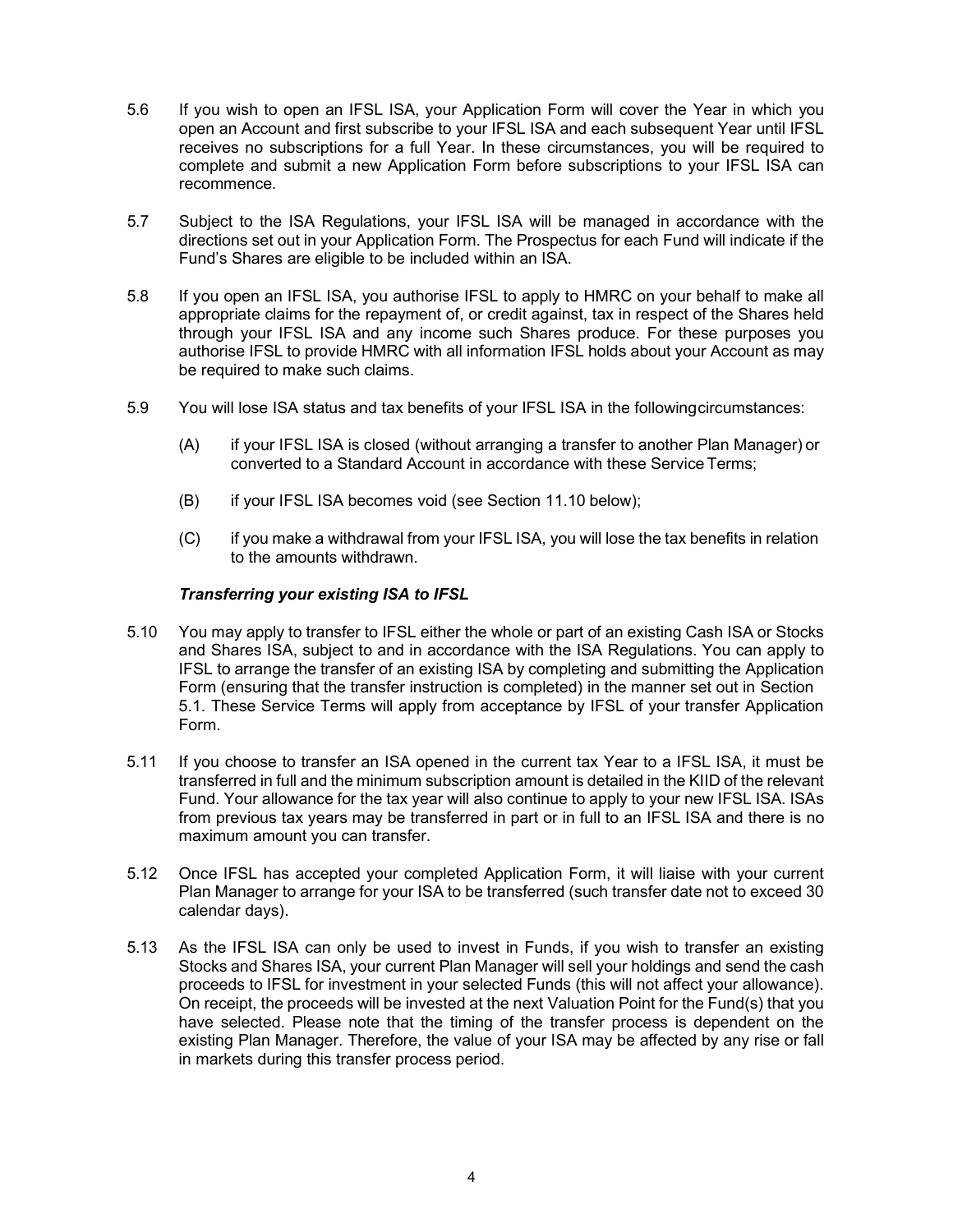- 5.14 IFSL does not charge an administration fee for transferring your ISA to IFSL but you should check with your existing Plan Manager to see if you will incur any exit charges. Also, any Initial Charge that applies on investing in a Fund (see Section 15 below) may be charged if you transfer your ISA to the IFSL ISA for investment. Any initial charge applicable to the Funds you will invest in as a result of the transfer will be deducted from the amount transferred.
- 5.15 IFSL will accept into your IFSL ISA income distributions paid by your previous Plan Manager after the date of transfer where such distributions are over £20. IFSL will purchase Shares in the Funds, of the same type and in the same proportions, as were purchased immediately following the ISA transfer. Income distributions of £20 or less will be returned to the previous Plan Manager for issue direct to you.

# ISA Accounts - Additional Permitted Allowance

- 5.16 A one-off additional permitted ISA subscription allowance ("Additional Allowance") is available to the surviving spouse or registered civil partner (together "Spouse") of a deceased ISA investor, where that ISA investor has died on or after 3 December 2014. To be entitled to an Additional Allowance, you must have been living with the deceased ISA investor at the date of death and not be separated under a Court order, under a deed of separation or in circumstances where the marriage or civil partnership has broken down.
- 5.17 If you are entitled to an Additional Allowance, you may make an additional subscription (on top of your annual ISA allowance):
	- (a) If the date of death of the deceased ISA investor is on or before 5 April 2018, the additional subscription shall be limited to the value of the deceased ISA investor's ISA(s) at the date of death; or

(b) If the date of death of the deceased ISA investor is after 5 April 2018, the additional subscription shall be limited to the higher of the value of the deceased ISA investor's ISA(s) at the (i) date of death; or (ii) the date on which the deceased ISA investor's ISA(s) ceases to be continuing accounts of a deceased investor.

A deceased ISA investor's ISA ceases to be a continuing account of a deceased investor on the earlier of (i) the completion of the administration of the deceased ISA investor's estate, (ii) the third anniversary of the deceased ISA investor's death, and (iii) the closure of the deceased ISA investor's ISA. You can use your Additional Allowance to make a single subscription or a series of subscriptions, provided you do so within the specified time limits (outlined below) and provided such subscriptions together do not exceed the relevant value stated above. You can only invest your Additional Allowance with one provider. Once invested, such subscriptions will be treated as subscriptions relating to the previous Year.

- 5.18 If you are entitled to an Additional Allowance, you can invest this in an IFSL ISA in one of two ways:
	- (A) you can open an IFSL ISA solely to receive additional permitted subscriptions (which will not cause you to breach the "one type of ISA per tax year" rule) up to the limit of your Additional Allowance; or
	- (B) you can use your Additional Allowance to make additional permitted subscriptions to an existing IFSL ISA.

However, you will be required to provide IFSL with certain prescribed declarations (as set out in the relevant Application Form) regarding your status as the deceased's Spouse before IFSL can accept your Additional Allowance.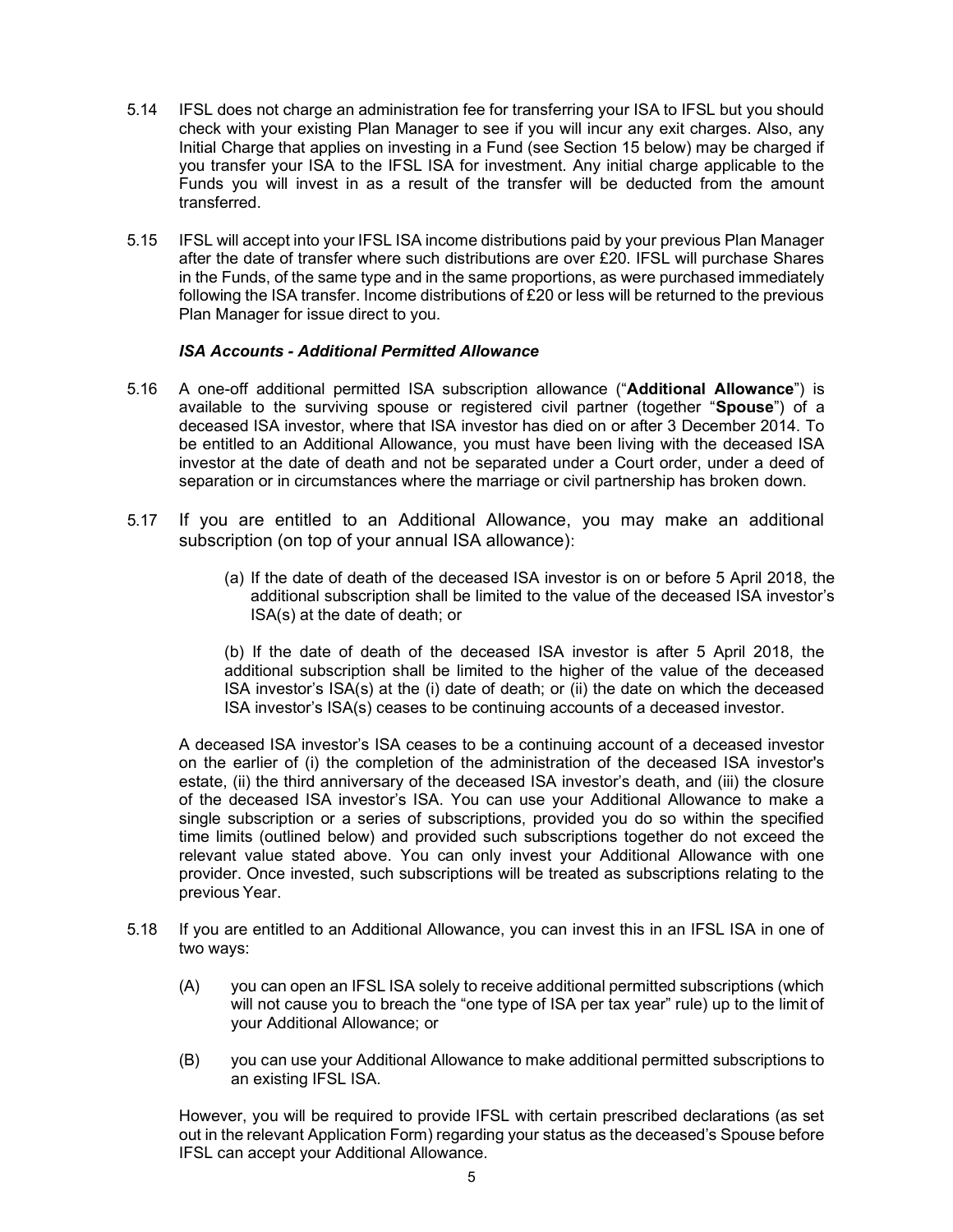5.19 Your Additional Allowance must be invested within 3 years of the date of death of your Spouse or (if later) 180 days after the completion of the administration of your Spouse's estate.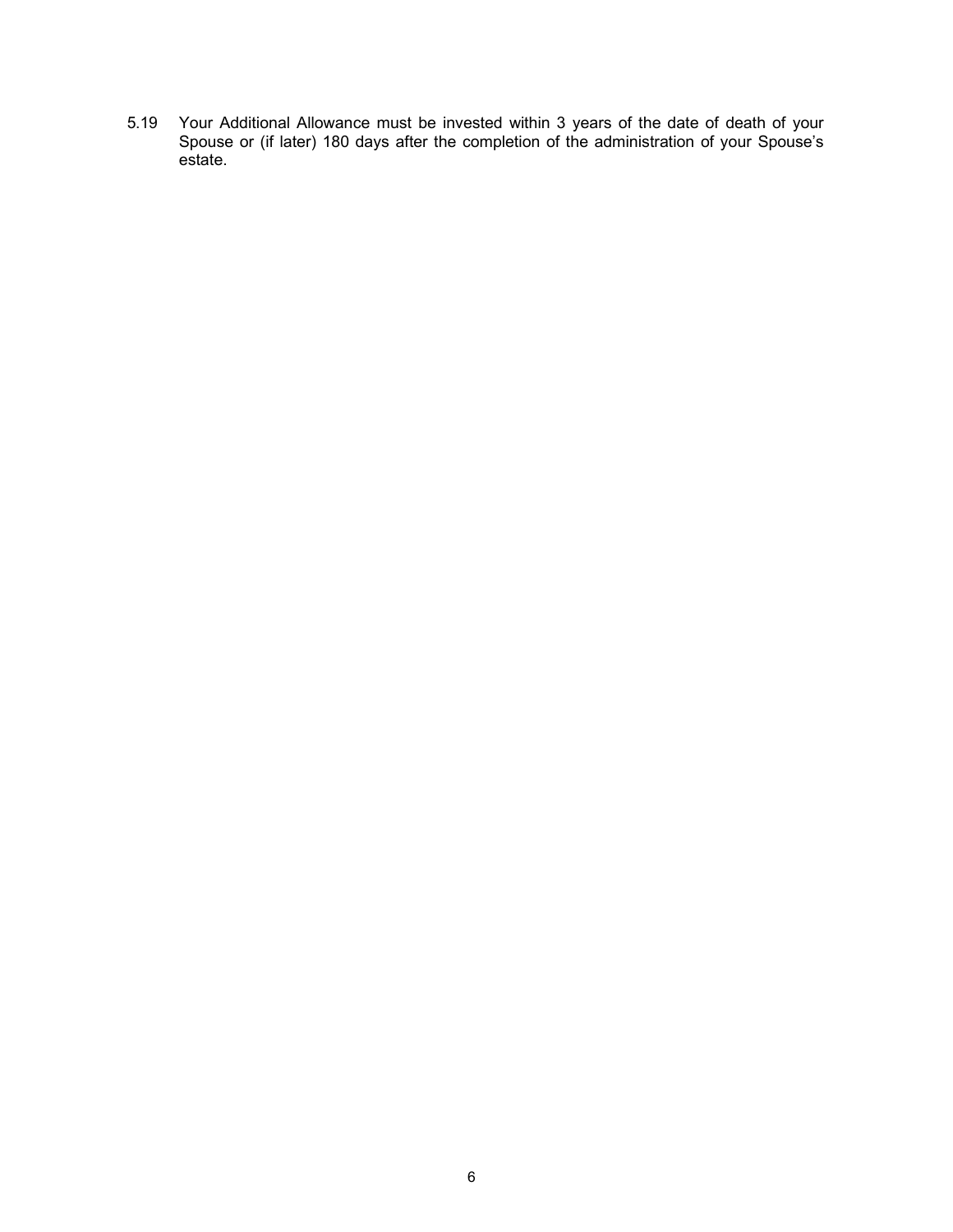- 5.20 If your Additional Allowance is in respect of ISAs held by the deceased with other Plan Manager(s), you can request that your Additional Allowance is transferred to an IFSL ISA, provided that you have not already made additional permitted subscriptions with such other Plan Manager(s). Your Additional Allowance can only be transferred once, and you cannot transfer any unused balance from your Additional Allowance. Cancellation rights may apply to the transfer of your Additional Allowance prior to the completion of such a transfer (see Section 14 below).
- 5.21 If you are transferring an Additional Allowance to an IFSL ISA, IFSL will agree the transfer date with the existing Plan Manager (such transfer date not to exceed 30 calendar days). Once the transfer is completed, IFSL will inform you of the Additional Allowance as confirmed by the Plan Manager of the deceased's ISA.
- 5.22 Once you have made additional permitted subscriptions in your IFSL ISA, you can transfer your IFSL ISA to another Plan Manager in accordance with Section 12. However, you will not be permitted to transfer any unused balance remaining from your Additional Allowance.
- 5.23 If you hold an IFSL ISA, in the event of your death your Spouse may have an Additional Allowance in respect of your IFSL ISA. Your Spouse will be permitted to transfer such Additional Allowance to another Plan Manager of their selection, however, such Plan Manager shall be responsible for making arrangements for the transfer. IFSL will only be able to make the transfer if your Spouse has not already used the Additional Allowance to make additional permitted subscriptions.

## Joint Accounts

- 5.24 Standard Accounts may be held by up to a maximum of four Joint Holders, after appropriate identification of all proposed Joint Holders has been given to IFSL and provided that each Joint Holder: (i) is an Eligible Investor; and (ii) signs the applicable Application Form. Once a joint Standard Account is opened, all investments and cash in such Standard Account shall be owned jointly by the Joint Holders.
- 5.25 Each Joint Holder will be individually as well as jointly responsible for any amount which may be due to IFSL under these Service Terms. This means that IFSL can take action against one or all Joint Holders, regardless of which Joint Holder was responsible for the amount becoming due.
- 5.26 Upon the death of a Joint Holder, the authorisations provided by you under these Service Terms will continue in force and IFSL will treat the survivor(s) as the only person interested in the cash and investments held in such joint Standard Account.
- 5.27 You cannot be a Joint Holder of an IFSL ISA, as an IFSL ISA is only available to individual investors who are natural persons.

## Registered Bank Account

- 5.28 If you: (i) wish to make investment payments by BACS or CHAPS; (ii) receive income payments in respect of your Shares; or (iii) receive redemption proceeds direct to your bank account, you will be required to provide us with your bank account details ("Registered Bank Account").
- 5.29 It will be your responsibility to ensure that you provide IFSL with the correct bank account details, and to notify us of any changes to your Registered Bank Account details which could affect the payments IFSL accepts from you or makes to you.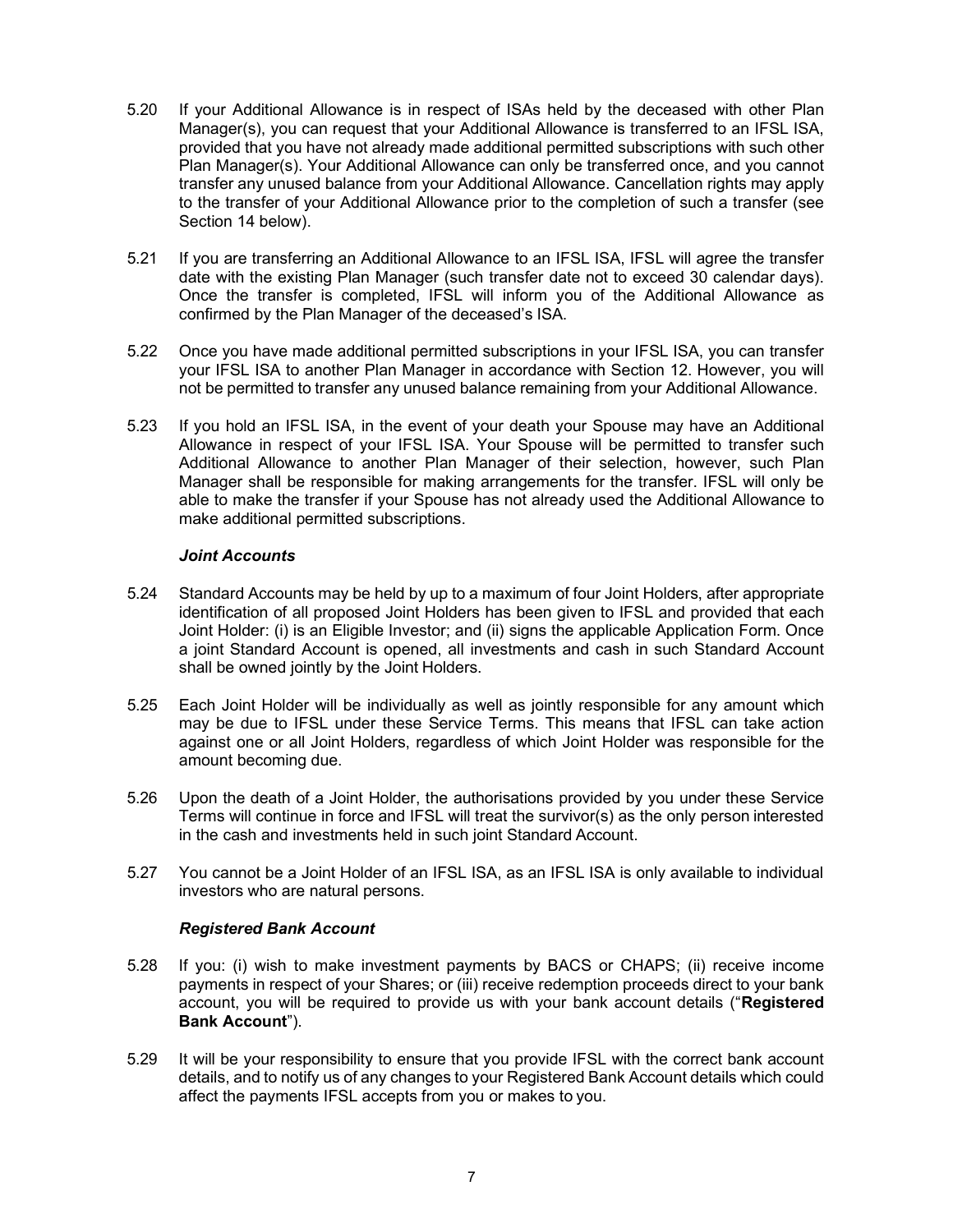- 5.30 IFSL will only accept payments for the Service from your Registered Bank Account or by cheque. If you want to make a payment by other means, you will need to contact IFSL's Investor Support Team on freephone 0808 178 9321 if you are calling from the UK (+44 1204 803932 if you are calling from overseas).
- 5.31 If you have provided IFSL with Registered Bank Account details, payments from IFSL to you in connection with the Services (such as income payments or redemption proceeds) will typically only be paid-out of your Account to your Registered Bank Account. In some circumstances, IFSL may use other payment methods where it considers it appropriate (for example, by cheque). Payments will only be made to bank accounts that are sufficiently verified as being your bank account (except where otherwise agreed by IFSL (at its sole discretion) or where IFSL is otherwise required to make a payment to another bank account).

## 6. The investments in your Account

### The Funds

- 6.1 You may only hold Shares in the Funds through your Account. IFSL is the authorised fund manager of the Funds available to you via an Account. The regulatory status and structure of each Fund is described in the KIID and the relevant Prospectus.
- 6.2 Current versions of the Prospectus, KIID and SID for each Fund are available to you on the Website or by writing to IFSL at the address given in Section 16.1. If IFSL updates the Prospectus, KIID and/or the SID, such updated documents will be available to you on the Website. Paper versions of these documents will be available to you free of charge on request by contacting IFSL's Investor Support Team on freephone 0808 178 9321 if you are calling from the UK (+44 1204 803932 if you are calling from overseas).
- 6.3 The Prospectus, KIID and SID contain important information about the investment, operation and administration of the relevant Fund. You should read these documents carefully and make sure you understand them before you invest. Each Instruction is subject to the terms of the relevant Prospectus, as well as these Service Terms.
- 6.4 Information concerning each Fund's dealing arrangements (including provisions relating to subscription, redemption and exchanges) and the minimum investment, subsequent investment, redemption and holding thresholds for each Fund are all specified in the relevant Prospectus.
- 6.5 IFSL reserves the right, at any time, to add additional Funds to the Service and to withdraw Funds from the Service. In the event that you are no longer able to deal in Shares in a Fund that you are invested in through the Service, you should contact IFSL's Investor Support Team on freephone 0808 178 9321 if you are calling from the UK (+44 1204 803932 if you are calling from overseas).

## Title to Shares - Standard Account holders

6.6 If you hold Shares through a Standard Account, the legal titles to such Shares will be registered in your name only. If you are a Joint Holder, the legal title of the Shares will be registered jointly in the names of the Joint Holders.

## Title to Shares - IFSL ISA holders

6.7 The Shares and any other rights or benefits held in your IFSL ISA will be, and must remain, beneficially owned by you at all times and must not be used as security for a loan or otherwise.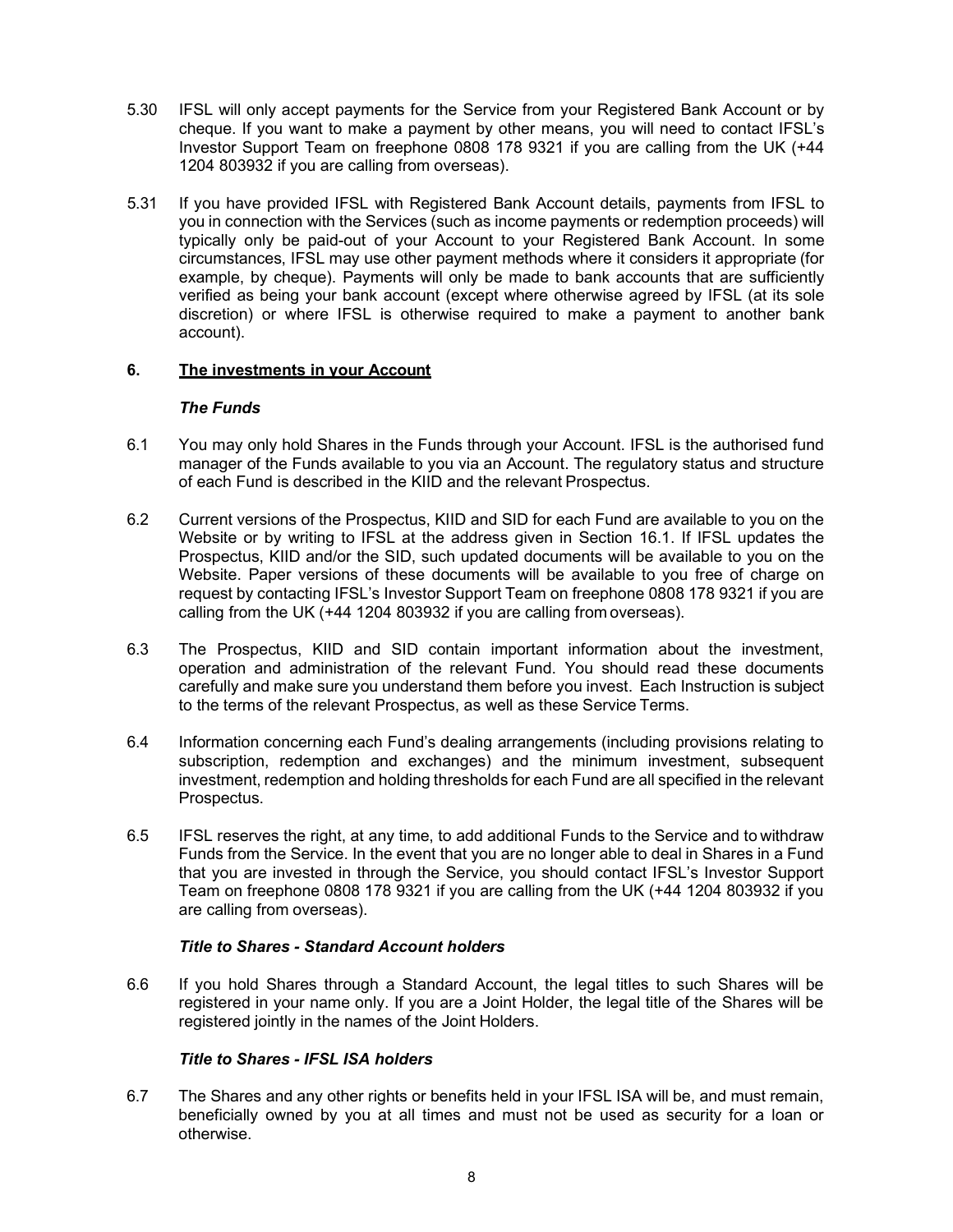- 6.8 Legal title to the Shares in your IFSL ISA will be registered jointly in your name and in the name of a nominee of IFSL (which may be an IFSL group company).
- 6.9 Neither IFSL nor you may lend Shares or the title documents to a third party, and neither IFSL nor you may borrow against the security of such Shares or title documents. You may not assign or transfer to any other person your beneficial or other interest in your IFSL ISA or in the income from it. IFSL will not comply with any assignment of this account you try to make.
- 6.10 IFSL or IFSL's nominee will hold any documents evidencing title to the Investments in your ISA Account.

### 7. Instructions (e.g. to buy, sell or exchange Shares), Making Payments and Investing your Payments

- 7.1 You may invest one or more lump sums in your Account, or use IFSL's Regular Savings Plan as described in Section 7.27 below.
- 7.2 In the event that a Fund in which you are invested in, or wish to invest in, suspends valuations and/or dealings, your ability to buy, sell or exchange Shares via your Account may be restricted or suspended. Details of each Fund's suspension powers are set out in the relevant Prospectus.

#### **Instructions**

- 7.3 You may instruct us to buy, sell or exchange Shares either via your financial adviser or to IFSL directly. Deal Instructions are accepted by post at Marlborough House, 59 Chorley New Road, Bolton, BL1 4QP, by email to dealing@ifslfunds.com, by fax to +44 120 453 3045 and by telephone to +44 808 145 2501.
- 7.4 In the case of Shares purchases up to the value of £100,000, all new applications must be accompanied by a cheque for payment of Shares.
- 7.5 Share purchases with a value exceeding £100,000 must be paid via bank transfer to the following account details:

IFSL - Client Account Sort code 40-05-30 Account no. 54597761

- 7.6 You may instruct us to sell some or all of your Shares at any time, using the methods referred to in Section 7.3 above. If you provide your Instruction by email, fax or telephone you may be required to sign and return to IFSL a completed Renunciation Form before IFSL can pay the redemption proceeds to you (Section 10 explains this process in more detail). The Renunciation Form, if applicable, will be sent to you with your contract note the day after your Shares are sold.
- 7.7 Existing Account holders who contact IFSL's dealing team to place a deal via telephone will have their call recorded. IFSL reserves the right to require you to submit a written Instruction before it proceeds with the transaction (but is not obliged to do so).
- 7.8 These Service Terms apply to each Instruction and related transaction. However, each Instruction and related transaction is a separate contract between you and IFSL, IFSL acting for itself and as agent for the relevant Fund(s). Subject to the Applicable Regulations, IFSL may reject each Instruction at its absolute discretion without giving you reasons, although IFSL will notify you promptly in the event that it rejects an Instruction. Any payments submitted by you in relation to a rejected Instruction will be returned to you.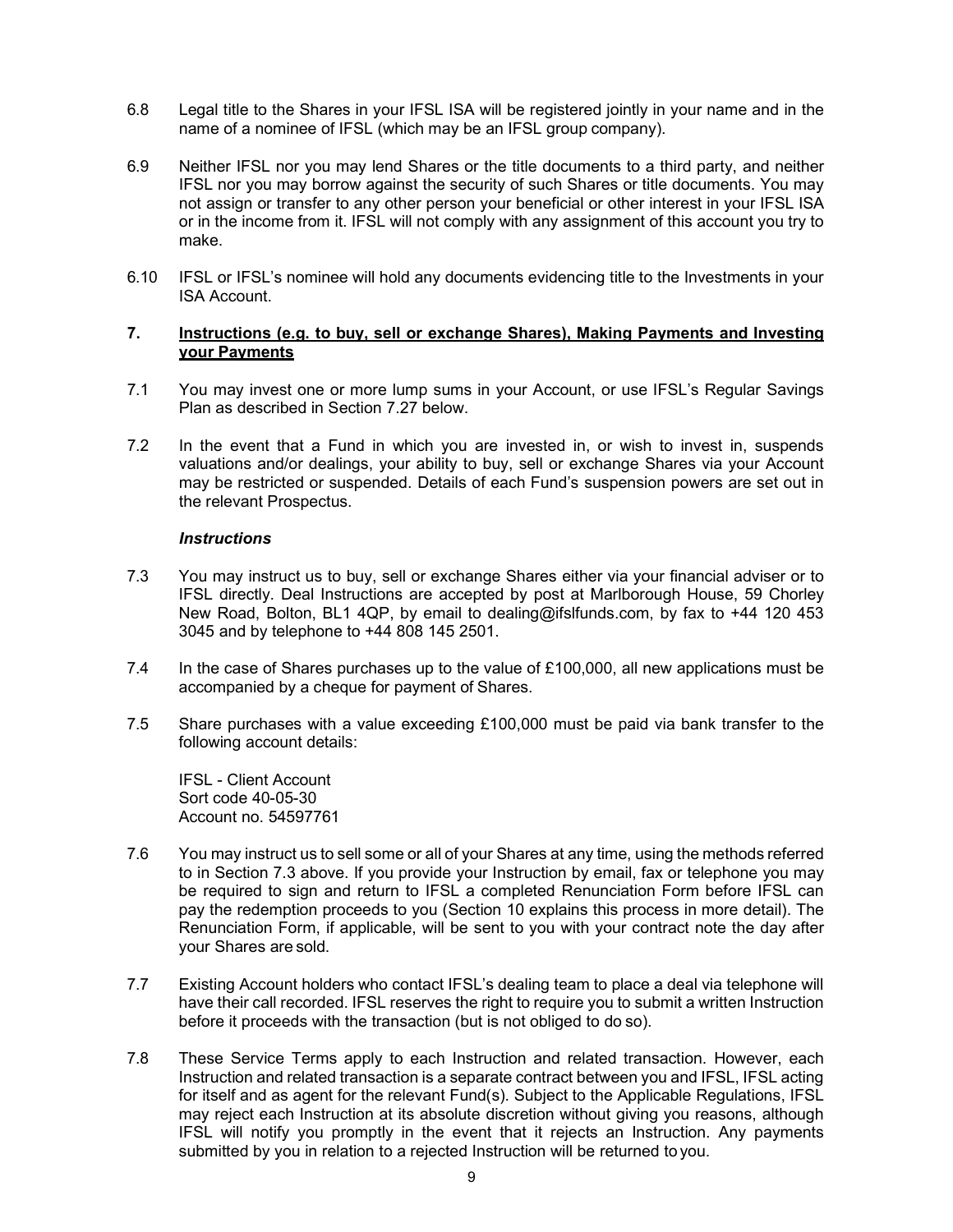7.9 For Share subscriptions, the processing of your Instruction will be delayed if: (i) you do not confirm that you have read the relevant KIID for the Fund(s) in which you are investing; or (ii) if your Instruction is unclear or incomplete.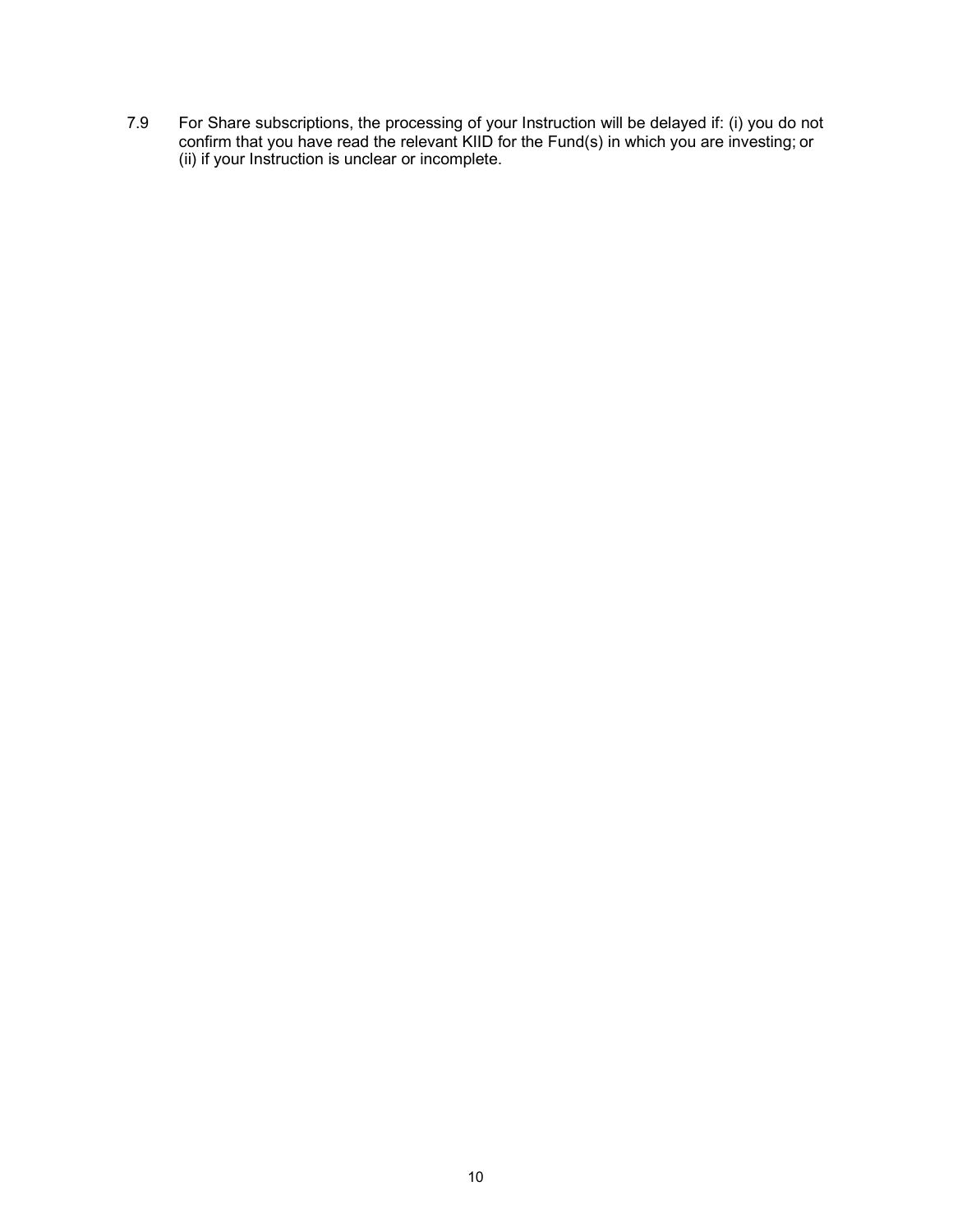- 7.10 Instructions received on a day that is not a Dealing Day will be processed on the next Dealing Day for the relevant Fund. Instructions received before the Cut-Off Point on a Dealing Day will normally be executed at the next Valuation Point (in the case of subscriptions, subject to Section 7.7 above). Orders received after the Cut-off Point will normally be executed prior to the next Valuation Point, in accordance with the terms of the relevant Fund's Prospectus (again, in the case of subscriptions, subject to Section 7.7 above).
- 7.11 IFSL does not guarantee that it will be possible to amend or rescind your Instruction after you have submitted it. If you believe that you have submitted an incorrect Instruction, you should immediately notify IFSL's Investor Support Team on freephone 0808 178 9321 if you are calling from the UK (+44 1204 803932 if you are calling from overseas).
- 7.12 Following the execution of an Instruction and receipt of your payment (as described below), IFSL will send you a contract note by email (or by post where IFSL does not hold your email address).
- 7.13 IFSL will only carry out Instructions where it reasonably believes they are from you or your authorised representatives (such as any financial adviser, portfolio manager or under a power of attorney).

# Instructions - Joint Holders

- 7.14 Each Joint Holder authorises IFSL to accept subscription Instructions submitted by any of you and you confirm that where any one of you submits an instruction to subscribe IFSL may rely fully on such Instructions as binding on each of you. All other instructions, including any account / register updates, require all joint holders to authorise the change / instruction. In the case of trust investors, all instructions and requests will be handled and accepted by IFSL provided that such instructions or requests have been given in accordance with the relevant provisions of the trust deed(s) relating to such trust (where the relevant trust deed(s) have been provided to IFSL).
- 7.15 This authorisation shall apply to any further Shares purchased in the joint Account and shall remain in force unless and until IFSL receives notice in writing of its termination or replacement and shall be without prejudice to the completion of transactions already initiated pursuant to this authorisation.

#### Cash – protecting your money

#### Client Money

- 7.16 Cash should only be held for your Account temporarily for the purpose of investment in the Funds. Your Account is not a bank account and should not be treated as such. No interest will accrue on un-invested cash balances held for your Account.
- 7.17 IFSL shall treat money that IFSL receives from you, or holds on your behalf, in connection with dealings with the Funds as Client Money in accordance with the FCA Rules until such time as your money is invested in the Funds (in the case of subscriptions or income reinvestment) or paid out to you (in the case of Fund redemptions, returned un-invested subscriptions, withdrawals and, in certain cases, income received for your Account). IFSL will bank such money directly in a Client Money Account.
- 7.18 Cash held as Client Money in a Client Money Account will be held in the UK with an authorised bank, as IFSL may select from time to time (the "Bank") in accordance with the FCA Rules. The Bank is required to hold any such Client Money in a bank account separate to any account used to hold money belonging to IFSL.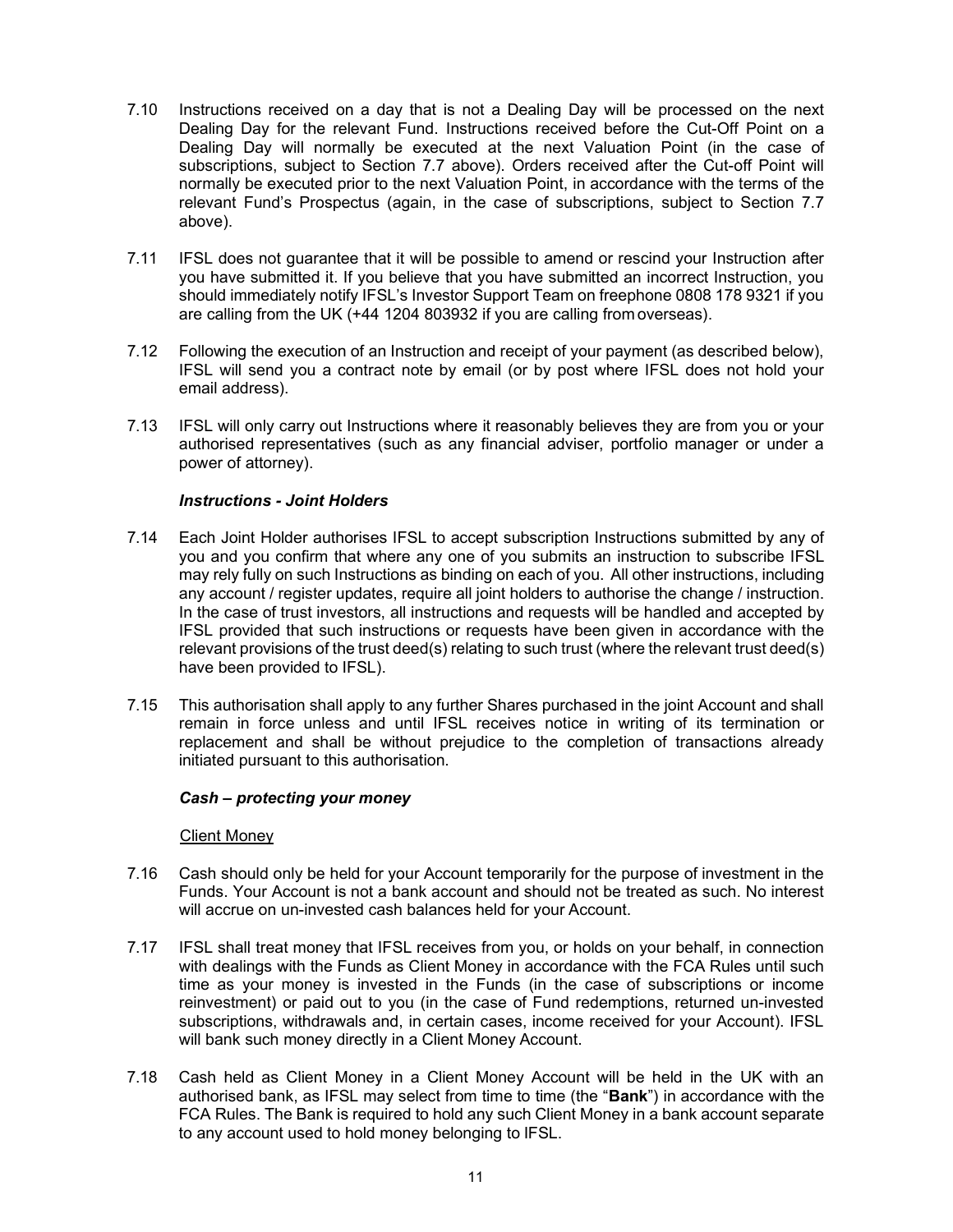7.19 IFSL is not responsible for the actions of the Bank. In the event of the Bank's failure or insolvency, IFSL will have a claim against the Bank on behalf of you and other investors using the Services. If the Bank cannot repay all of its creditors, any shortfall may have to be shared proportionately by all of the Bank's creditors (including IFSL and its clients). In such circumstances, you may be entitled to compensation under the Financial Services Compensation Scheme (see the SID for information on the FSCS). We can provide You with further information about the FSCS compensation arrangements if you contact us at ifslclientsupport@ifslfunds.com or You can visit the FSCS website at www.fscs.org.uk.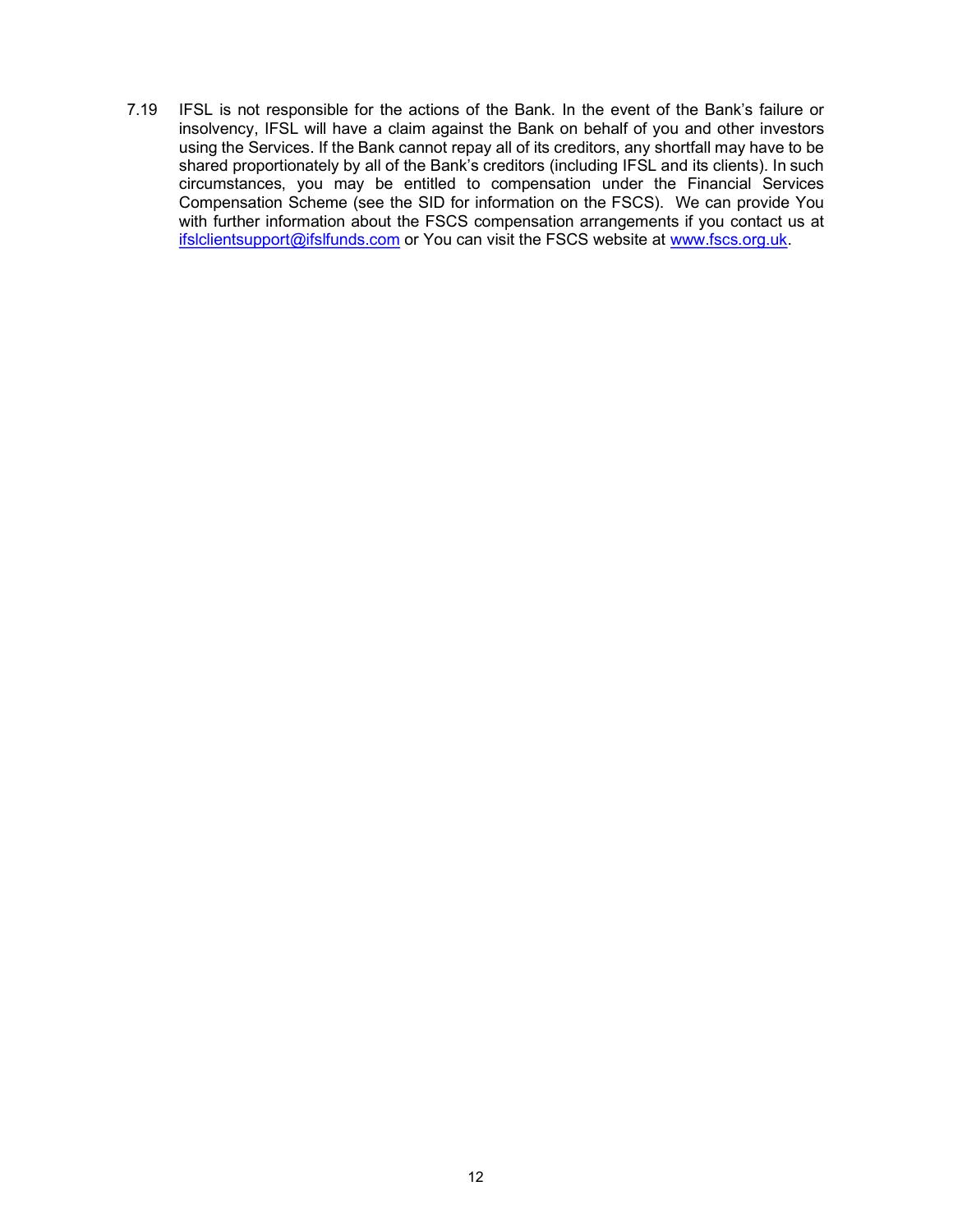### Unclaimed Client Money

7.20 When you close your Account or have instructed us to sell your Shares in any funds, IFSL will use reasonable efforts to pay-out the proceeds to you (see Section 10 below). However, if IFSL is unable to return any payments to you, the money will be held in a non-interest bearing Client Money Account.

### Transfer of business

7.21 In the event that IFSL transfers all or part of its business to a third party, you agree that (subject to this paragraph) IFSL may also transfer to that third party any Client Money that it holds on your behalf that relates to the transfer. In the event of such a transfer, IFSL agrees with you that: (i) it is required to ensure that the third party recipient will hold your Client Money in accordance with the FCA's Client Money rules or otherwise has adequate measures in place to protect such Client Money; and (ii) you shall be entitled to have such Client Money returned to you as soon as practicable at your request. IFSL will write to you in the event of any such transfer of your Client Money, informing you: (i) whether or not the sums will be held in accordance with the FCA's Client Money rules and if not how the money transferred will be held; (ii) the extent to which the money will be protected under any compensation scheme; and (iii) reminding you that you have the right to request the return to you of your Client Money.

### Making payments

### **Subscriptions**

- 7.22 Following receipt of your Instruction to invest in Shares, IFSL will (acting as your agent) instruct the Trustee / Depositary (as applicable) of the Fund(s) to create the Shares in the relevant Fund and will register the Shares in accordance with Sections 6.6 or 6.7 above. The Shares will typically be created at the Valuation Point on which your Instruction is executed as outlined in Section 7.8 above (the "Issue Date"). You will owe the Fund the settlement price for such Shares from the Issue Date.
- 7.23 All payments for any Shares that you have subscribed for should be received by IFSL by no later than the last Business Day stated for receipt of subscription monies in the relevant Prospectus (being the "Settlement Date"). In the event that:
	- (A) in respect of payments made by direct debit, CHAPS or BACS, you fail to pay for your Shares by the end of the day on the Settlement Date;
	- (B) in respect of payments made by cheque, the cheque is rejected or otherwise has not cleared to the Client Money Account within six Business Days following the Issue Date.
- 7.24 IFSL reserves the right to cancel the relevant Shares and correct the Share register. In such circumstances, IFSL reserves the right to charge you for the reasonable losses, costs and expenses incurred by it and/or the Fund for cancelling such Shares (unless it is due to a processing error on IFSL's part). If the payment is the first payment for your Account, IFSL reserves the right to close your Account. Please also note that if a subscription is cancelled, the amount returned to you may be less than the amount you invested if there has been reduction in the value of your investments caused by market movements.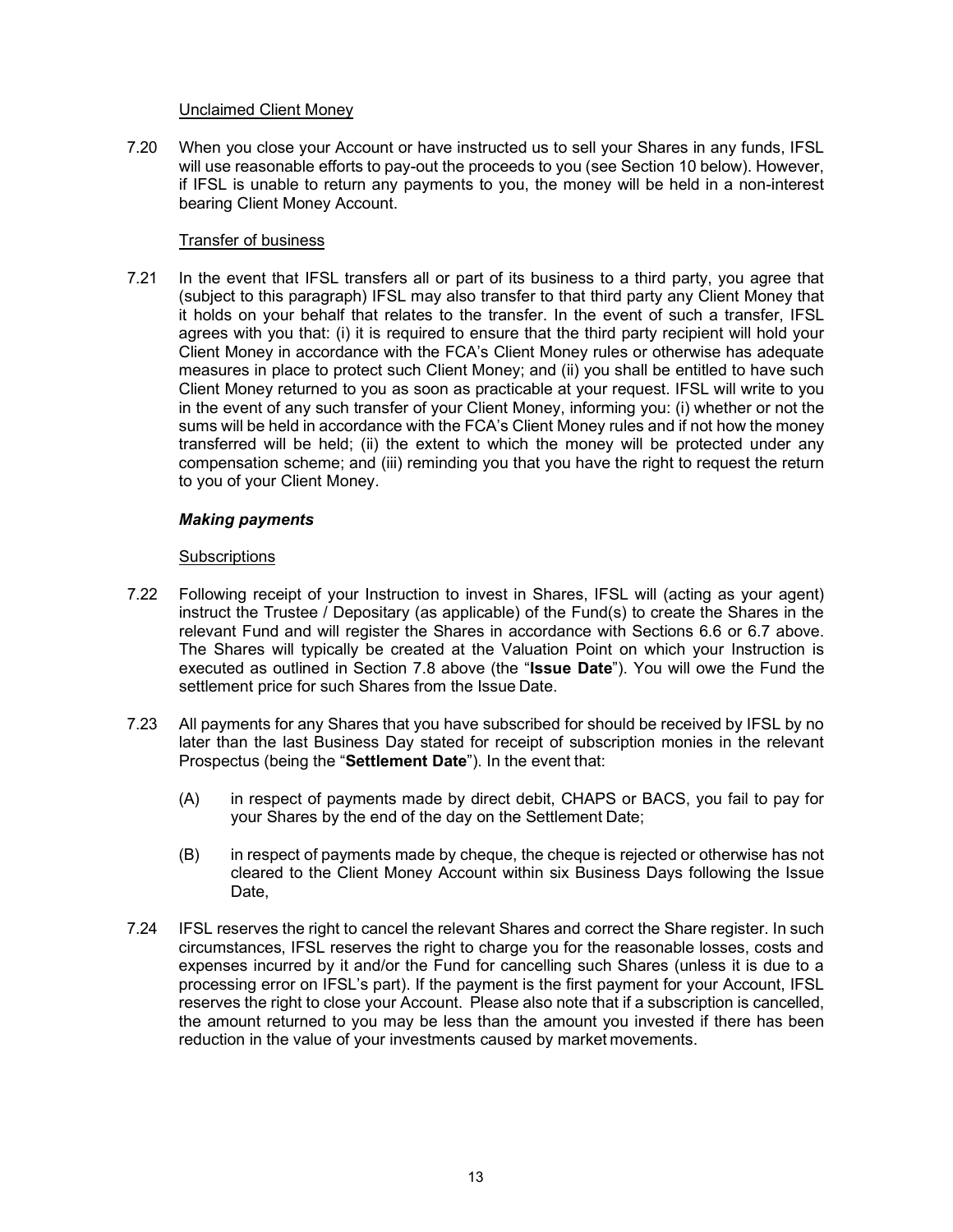- 7.25 Your money shall be held in the Client Money Account until the earlier of: (i) the Cut-off Point on the Settlement Date; or (ii) in the case of late payments received prior to the Cut-off Point, the money will be held until the Cut-off Point that same day; or (iii) in the case of late payments received after the Cut-off Point, the Settlement Date following receipt by IFSL of your payment (the "Payment Point"). At the Payment Point your payment shall, where applicable, be paid from the Client Money Account or from IFSL's own funds to the relevant Fund in settlement of the debt owed for your Shares. Where monies are paid out of the Client Money Account in full settlement of the debt owed to the Fund for your Shares, they shall no longer be regarded as Client Money.
- 7.26 IFSL reserves the right to pay the relevant Fund for your Shares out of its own funds (acting on your behalf and as your agent) at the Cut-Off Point on the Settlement Date. In such circumstances, from the Cut-Off Point on the Settlement Date you shall owe IFSL the settlement price for your Shares instead of the Fund. This means that, at the Payment Point, your payment shall be paid from the Client Money Account to IFSL in settlement of the debt owed by you to IFSL for your Shares and such money shall no longer be regarded as Client Money.
- 7.27 Payments made by you will be invested (less any charges see Section 15 below) in accumulation or income Shares in the Fund selected by you in your Application Form or Instruction (as applicable), at the price calculated at the next Valuation Point. If you send IFSL a payment without specifying the Share type and/or Fund in which you wish to invest, IFSL will try to contact you to clarify your wishes. If IFSL is unable to contact you, your Instruction will be rejected and your payment returned to you.
- 7.28 Unless the Shares you are investing in are denominated in a different currency (as set out in the Prospectus), all payments made by you or IFSL in respect of your Account shall be in UK Pounds Sterling. If IFSL agrees with you: (a) to accept a non-Sterling payment; or (b) to make a payment to a non-Sterling bank account, IFSL will not pay any costs for currency conversion which shall be your responsibility. IFSL reserves the right to recover from you any charges incurred by it in respect of a non-Sterling currency payment relating to your Account.

## Regular Savings Plan

- 7.29 A regular savings plan facility is available to allow you to make monthly payments into your Account which can be automatically invested in the Fund or Funds you select ("Regular Savings Plan"). The minimum amount that can be invested each month under a Regular Savings Plan is set out in the Prospectus of the relevant Fund. The maximum amount that can be invested each month under a Regular Savings Plan is £10,000.
- 7.30 If you set up a Regular Savings Plan, the monthly payments will be deducted on or about the relevant date each month (the "Collection Date") by direct debit. You can instruct us to set up or cancel a Regular Savings Plan at any time on giving IFSL 10 Business Days' prior notice to the Collection Date. To set up a Regular Savings Plan you must complete an Application Form including the signed direct debit mandate section - this with enable IFSL to debit monies from your bank account each month and for the dealing instruction you have given under your Regular Savings Plan to be placed. To cancel a Regular Savings Plan please contact IFSL by post, fax, phone or email as outlined in Section 7.3 (Instructions) above.
- 7.31 Where you have set up a Regular Savings Plan, IFSL will treat your initial instruction to set up the Regular Savings Plan as a single investment decision. Up-to-date versions of the KIID will always be published and available to you on the Website. By setting up a Regular Savings Plan, you expressly agree to IFSL providing you with updates to the KIID in respect of each investment that you make through that Regular Savings Plan by means of making the updated KIID available on the Website.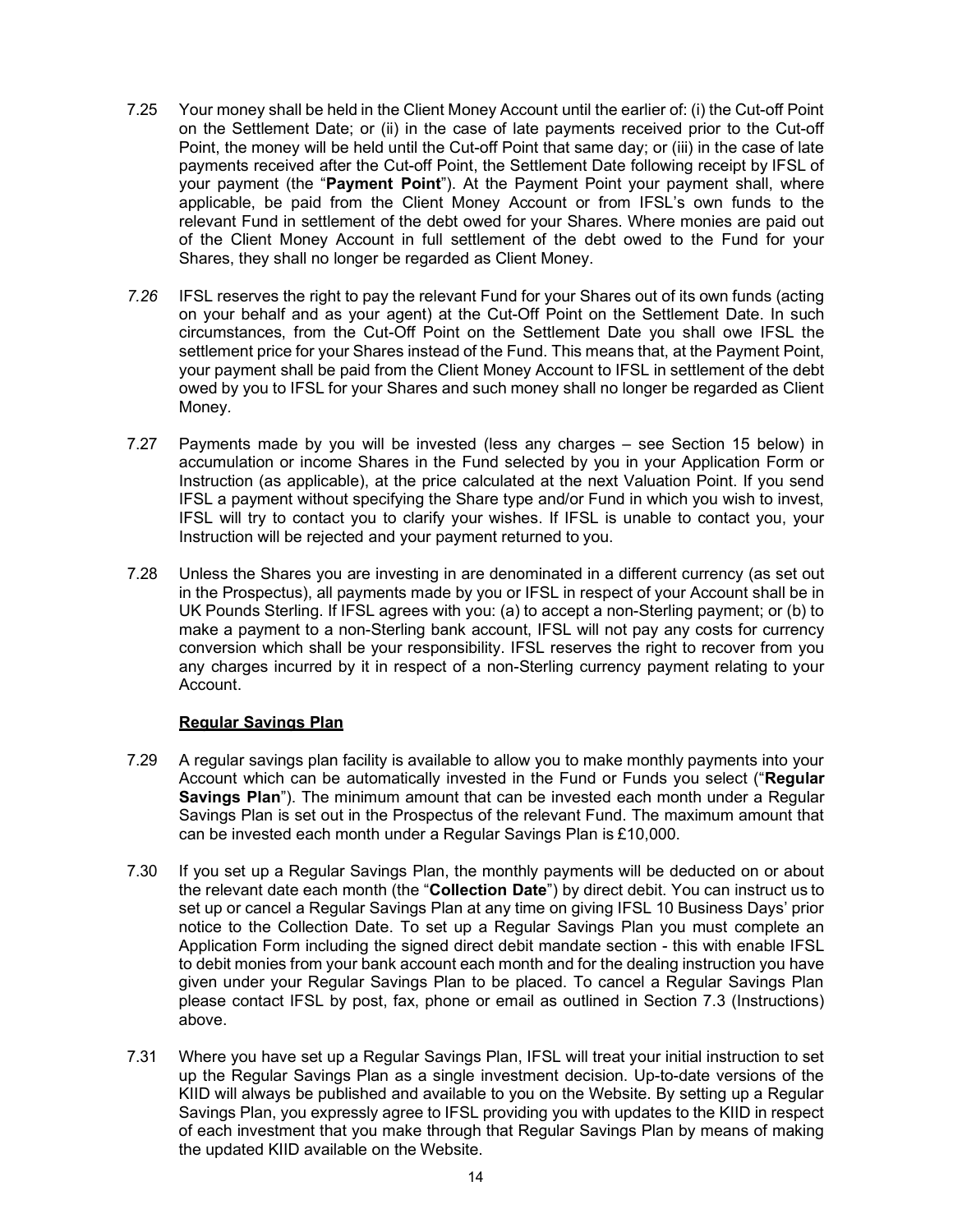- 7.32 The Instruction to purchase the Fund or Funds you have selected for your Regular Savings Plan will be executed when IFSL receives your payment. In the event that IFSL is unable to collect a payment in respect of your Regular Savings Plan, your order will not be executed and your Regular Savings Plan may be terminated.
- 7.33 IFSL may terminate your Regular Savings Plan at any time and will notify you accordingly.

### Regular Savings Plan in IFSL ISAs

- 7.34 You may invest in your IFSL ISA one or more lump sum payments, or make regular payments via the Regular Savings Plan, subject to the overall annual contribution limits stated by HMRC or, in the case of additional permitted subscriptions, subject to your Additional Allowance. It is your responsibility not to exceed the overall annual contribution limits stated by HMRC.
- 7.35 If IFSL becomes aware that you have placed an Instruction in excess of your annual contribution limit for a Year, IFSL will reject the Instruction in its entirety, and will use best endeavours to notify you of this by telephone on the same day to request confirmation whether you wish to proceed with a new Instruction within the scope of your annual contribution limit for the Year. Where IFSL is unable to reach you by telephone it will write to you the next Business Day to request confirmation of whether you wish to proceed with a new Instruction within the scope of your annual contribution limit for the Year.

### 8. Income

### Reinvesting income

8.1 Unless you indicate on your Application Form that you require income to be paid out to you, income that accrues in respect of your Shares will either be accumulated (where accumulation Shares are available in your selected Funds) or automatically reinvested at no initial charge (where only income Shares are available in your selected Funds) in the same Share class in the same Fund on your behalf. Income that is paid out by a Fund pending reinvestment for your Account will be held in the Client Money Account.

## Distributing Income

- 8.2 If you have selected to receive income from your Account income shall be paid out to you directly by the relevant Fund on the Income Allocation Date, except for in certain limited cases where such income will first be received into the Client Money Account and then paid out to you (for example, where the income is required to be paid overseas). Further details regarding each Fund's income paying arrangements are as set out in the relevant Prospectus.
- 8.3 If you invest via an IFSL ISA, in the event that you terminate or transfer your IFSL ISA (see below), any income accruing to you will be paid as soon as practicable after receipt of such income by IFSL.

## 9. Switching Funds

- 9.1 You may give IFSL Instructions to sell Shares and to reinvest the proceeds in other Shares to be held within your Account (see Section 7.3 to 7.11 above for dealing procedure). Once your instruction has been received, it cannot subsequently be changed or cancelled.
- 9.2 Provided you have given IFSL a valid and complete Instruction, IFSL will sell your original Shares at the next Valuation Point for the Fund. The new Shares that you are switching to will be purchased at the Valuation Point for the Fund which coincides with the Share sale (if available) or otherwise they will be purchased at the next available Valuation Point for the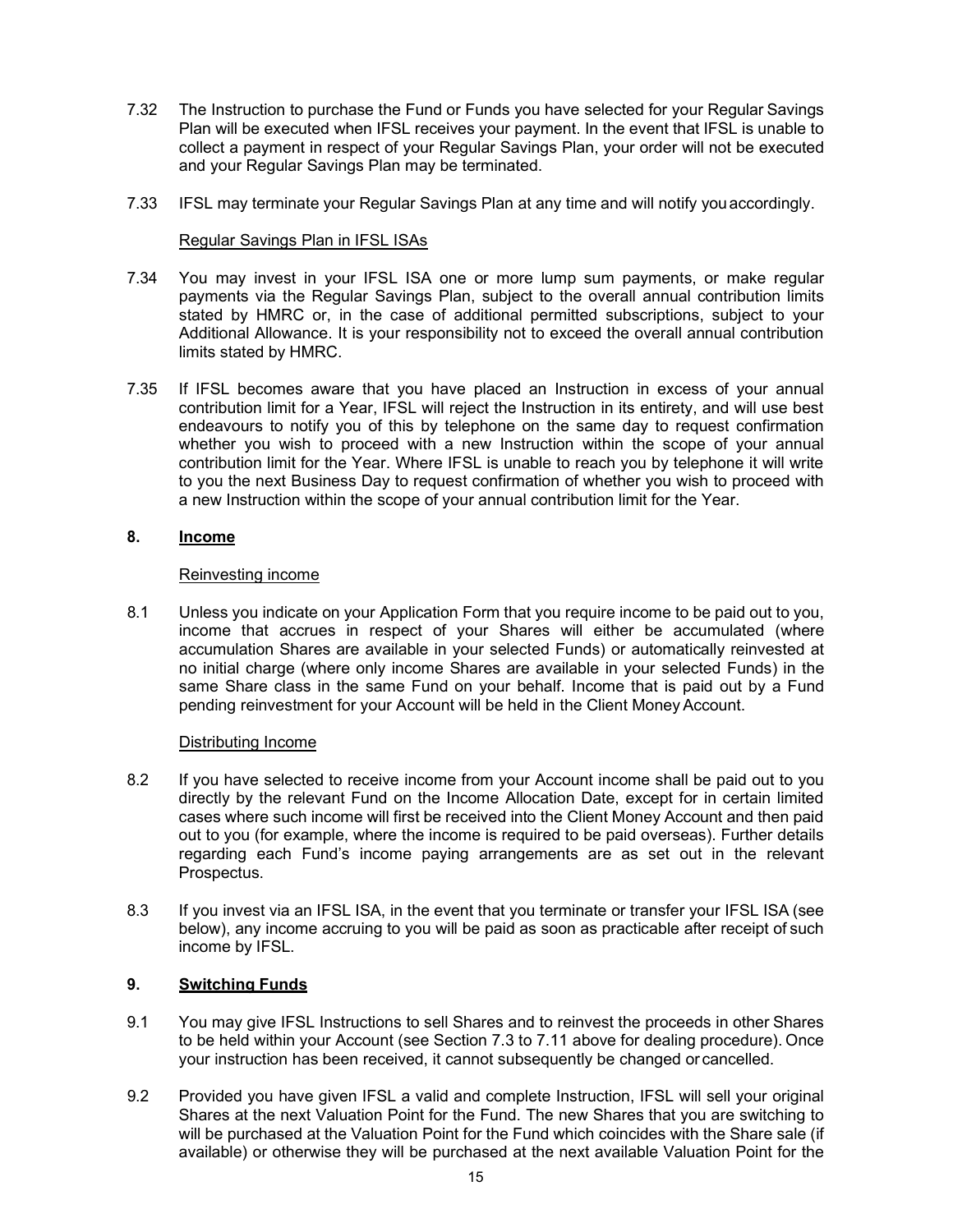Fund you are switching into. See Section 7.14 to 7.17 for how your money may be held between the sale and purchase transactions.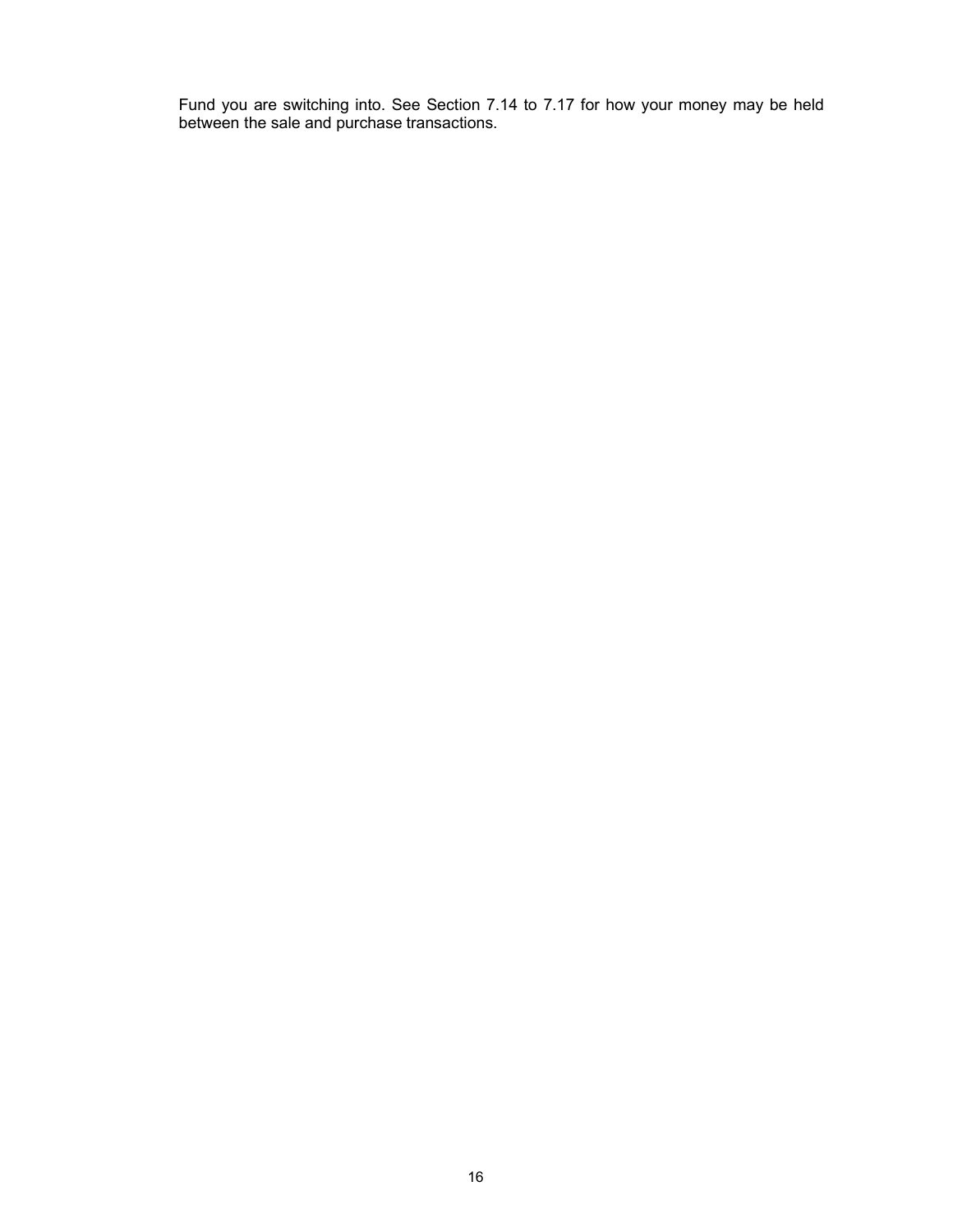- 9.3 If you invest in a Fund via our Regular Payments Plan, these payments will continue into the original Fund or Share class (as applicable) unless you tell IFSL otherwise.
- 9.4 Where permitted by the Prospectus and KIID for the relevant Funds, there may be a charge applied for switching between Funds and/or Share classes. If applicable, switching charges will be deducted from the sale proceeds of your original Shares before the investment is made in your new Shares.

### Switching in your IFSL ISA

9.5 If you hold Shares in a Fund via an IFSL ISA, you may not be able switch into some Funds and Share classes. Details of whether or not a Fund / Share class is eligible to be held within your IFSL ISA are set out in the relevant Prospectus.

### 10. Redemptions, income payments and withdrawals

- 10.1 You may make full or (subject to the minimum redemption and holding requirements for your Funds) partial withdrawals from your Account. The procedure for giving and processing Instructions is as set out in Sections 7.3 to 7.11 above. Unless IFSL needs to confirm or clarify your Instruction, any Instructions received before the Cut-Off Point on a Dealing Day will be executed on that Dealing Day and the Depositary / Trustee will cancel your Shares at the next Valuation Point for the relevant Fund(s). Any Instruction received after the Cut-Off Point on a Dealing Day will be processed on the next Dealing Day. Once your Instruction has been received by IFSL, it cannot subsequently be changed or cancelled.
- 10.2 Subject to the Prospectus for the relevant Fund, redemption proceeds will normally be credited to your Account within 4 Business Days of the Valuation Point on the relevant Dealing Day when your Shares are cancelled (the "Payment Date"). IFSL will, acting as agent of the Fund, receive redemption proceeds from the Fund into its Client Money Account and will hold such monies on your behalf in accordance with Sections 7.14 to 7.17 above.
- 10.3 Subject to these Service Terms, provided that IFSL has received your signed Renunciation Form or other valid payment instruction (please see Section 7.6 for more information) and IFSL's anti-money laundering and client identification checks are satisfied (as disclosed in the Prospectus), IFSL will pay amounts due to you on the Payment Date, either directly from the Client Money Account or from IFSL's own funds in full settlement of the amounts owed to you by the Fund.
- 10.4 If IFSL pays the amounts owed to you out of its own funds, you acknowledge that IFSL does this on behalf of the relevant Fund and shall be entitled (as reimbursement for the amounts it has paid to you) to the corresponding amounts received into the Client Money Account from the Fund. Following the transfer-out of the Client Money Account in settlement of the debt owed to you and/or IFSL (as applicable) such money shall no longer be regarded as Client Money.
- 10.5 No interest will be earned by your Account between the date your Shares are sold and the date the payment is received by you.
- 10.6 Subject to Section 10.3, if you have provided IFSL with details of your Registered Bank Account, payments will be paid out in accordance with Section 5.31. If you do not have a Registered Bank Account, payments will be paid out by cheque. Any redemption proceeds to be paid to you by cheque will be held as Client Money until such time as the cheque is presented.
- 10.7 In the case of partial withdrawals: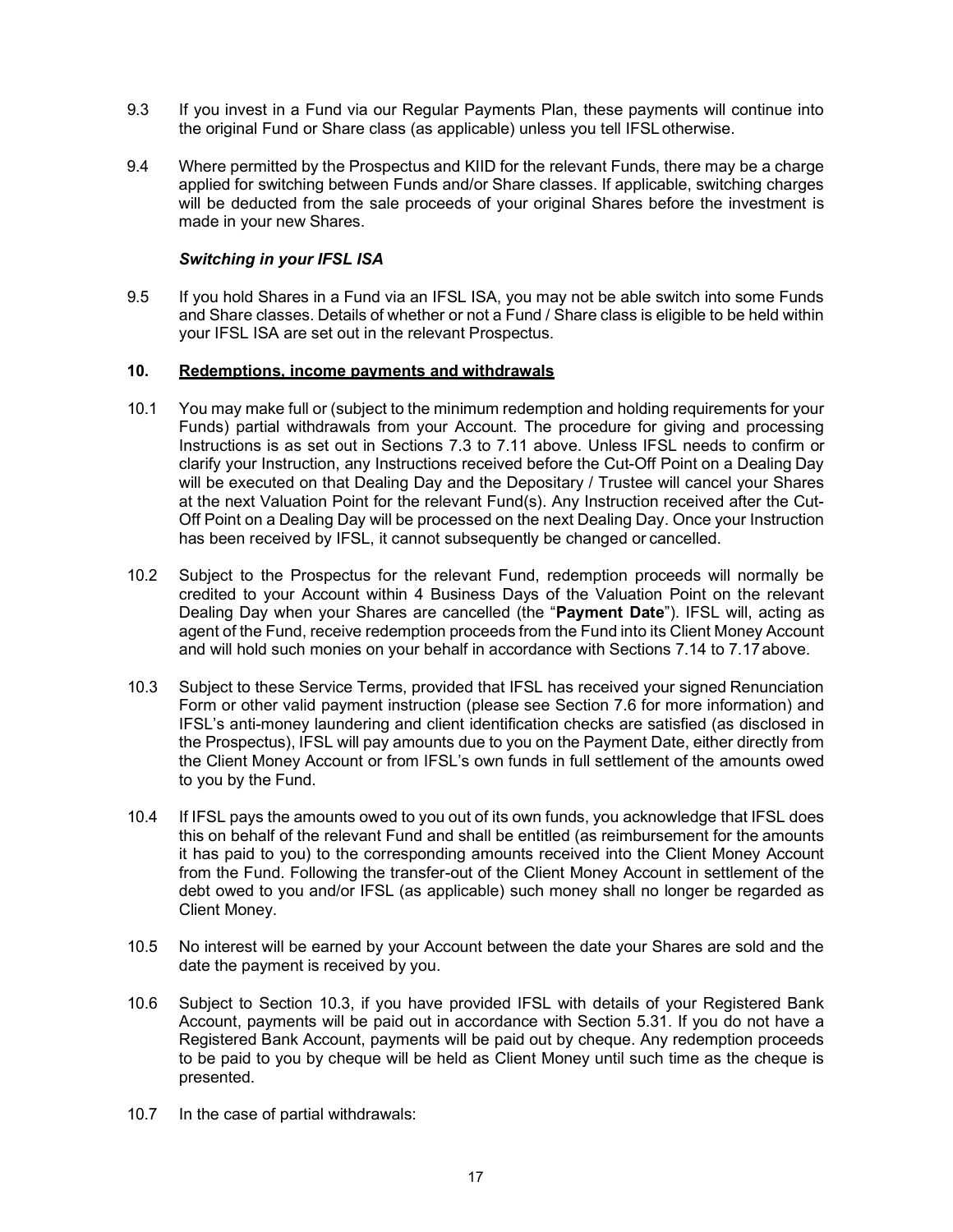- (A) IFSL reserves the right to make a full withdrawal and close your Account if the requested partial withdrawal will cause the value of your Account to fall below the threshold value set out in the Prospectus of the relevant Fund;
- (B) if your requested withdrawal will cause your investment in a Fund to fall below the minimum holding threshold for that Fund, IFSL reserves the right to make a full withdrawal of your investment from that Fund;
- (C) unless you give IFSL specific Instructions with your withdrawal request your request will be rejected if we are unable to contact you within the required timeframes.
- 10.8 If you request a full withdrawal, IFSL may treat this as an Instruction to close your Account (see Section 11 below).
- 10.9 IFSL may deduct from any withdrawal to be paid to you any outstanding fees, charges, expenses, taxes and other levies due in accordance with these Service Terms and may also retain such sums as IFSL may reasonably estimate to be required to meet any tax liability for which IFSL must account to HMRC or any other relevant tax authority. Any such amount due may be held in IFSL's Client Money Account (on your behalf) pending payment to HMRC or any relevant tax authority. Payments may be delayed in accordance with IFSL's security and anti-money laundering procedures (as described above and in the Prospectus).

### 11. Closing your Account

#### **General**

- 11.1 You may close your Account by giving written notice to IFSL which will be effective on receipt, subject to the settlement of all outstanding transactions.
- 11.2 IFSL may close your Account immediately:
	- (A) if you are using, or allowing another person to use, your Account illegally or for criminal activity;
	- (B) in the event of your bankruptcy or fraud;
	- (C) if a withdrawal from your Account reduces the value of your Account below the threshold value set out in the Prospectus of the relevant Fund;
	- (D) in the case of IFSL ISA holders, if your IFSL ISA is voided in accordance with the ISA Regulations (as set out below).
- 11.3 IFSL may also close your Account immediately by notice to you if you:
	- (A) have materially breached any of the Service Terms or have otherwise provided IFSL with false or misleading information;
	- (B) have behaved in an inappropriate manner (for example, if you abuse any of IFSL's staff);
	- (C) cease to be an Eligible Investor;
	- (D) are no longer invested in Shares in any of the Funds.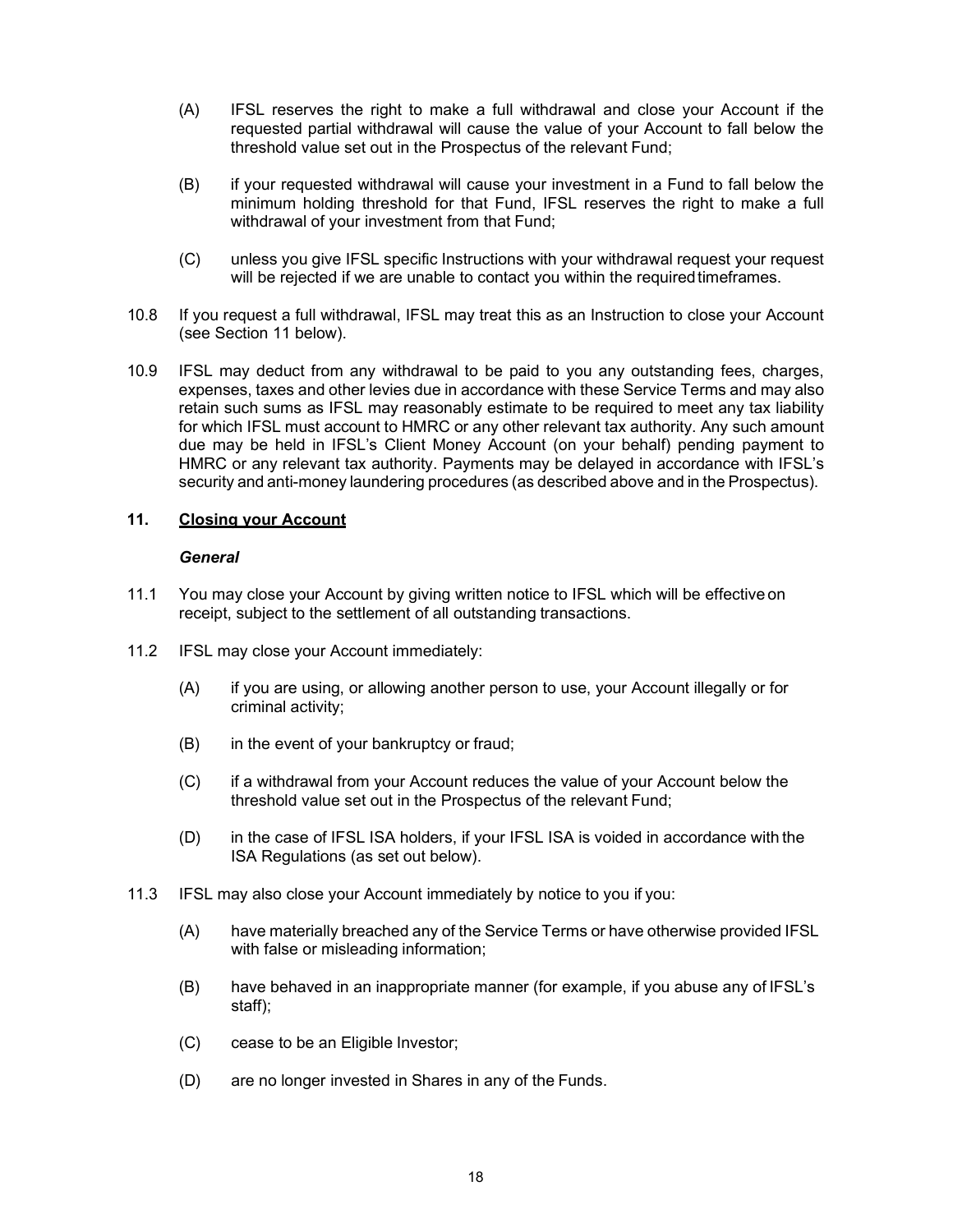- 11.4 Your Account shall also close automatically in the event that IFSL ceases to be sufficiently authorised and regulated by the FCA. IFSL may otherwise terminate your Account by giving you 30 Business Days prior notice in writing.
- 11.5 The closure of your Account will not prevent the completion of any transactions already initiated in respect of your Shares prior to the closure. Any termination of these Service Terms is subject to the discharge of all of your and IFSL's settlement and other obligations relating to your Accounts with IFSL.
- 11.6 Following the closure, IFSL will (where relevant, subject to Section 11.7 below) sell the Shares in your Funds and pay you cash proceeds in accordance with Section 10 above, subject to any retentions or deductions IFSL may be entitled or bound to make under these Service Terms, the terms of the Prospectus or (if applicable) under the ISA Regulations.

## Closure of your IFSL ISA

- 11.7 When an IFSL ISA is closed by IFSL, it will typically sell the Shares and pay you the proceeds together with any cash balance held, subject to and in accordance with the ISA Regulations. Interest will not be paid on any cash balance. IFSL may also agree with you to transfer the Shares into your name (or in the case of an ISA transfer, into the name of your new Plan Manager - see Section 12 below), to be held outside of the IFSL ISA; in such circumstances, your Shares will be held in a Standard Account pursuant to the applicable provisions of these Service Terms.
- 11.8 IFSL may deduct any charges or other amounts due to it, any tax liabilities under the ISA Regulations, and any additional expenses reasonably incurred in terminating the ISA.
- 11.9 If your IFSL ISA is closed, unless you instruct IFSL to transfer your ISA to another provider (see Section 12 below) you will lose the tax status and benefits of your investment.

## Void ISAs

- 11.10 IFSL will notify you if, by reason of any failure to satisfy the provisions of the ISA Regulations, your IFSL ISA has or will become no longer exempt from tax by virtue of the ISA Regulations. If your IFSL ISA is voided, IFSL will convert your IFSL ISA into a Standard Account, transferring the Shares into your name. IFSL may sell Shares and deduct any charges or other amounts due to it and for any tax liabilities under the ISA Regulations.
- 11.11 IFSL is only authorised to repair, and will only repair, your IFSL ISA where HMRC requirements allow it to do so.

#### Suspension or Modification of Services

11.12 IFSL reserves the right to suspend or modify the Services at any time.

## 12. Transferring your IFSL ISA to another Plan Manager

12.1 If you intend to transfer either (i) the whole of your IFSL ISA; or (ii) part of your IFSL ISA ("a partial transfer"), then at first instance you should make an application via the proposed Plan Manager. The proposed Plan Manager should forward your instructions to IFSL, to transfer your IFSL ISA to the proposed Plan Manager in accordance with the ISA Regulations relating to transfers. IFSL will then transfer your IFSL ISA to the proposed Plan Manager in accordance with the instructions and with the ISA Regulations relating to transfers.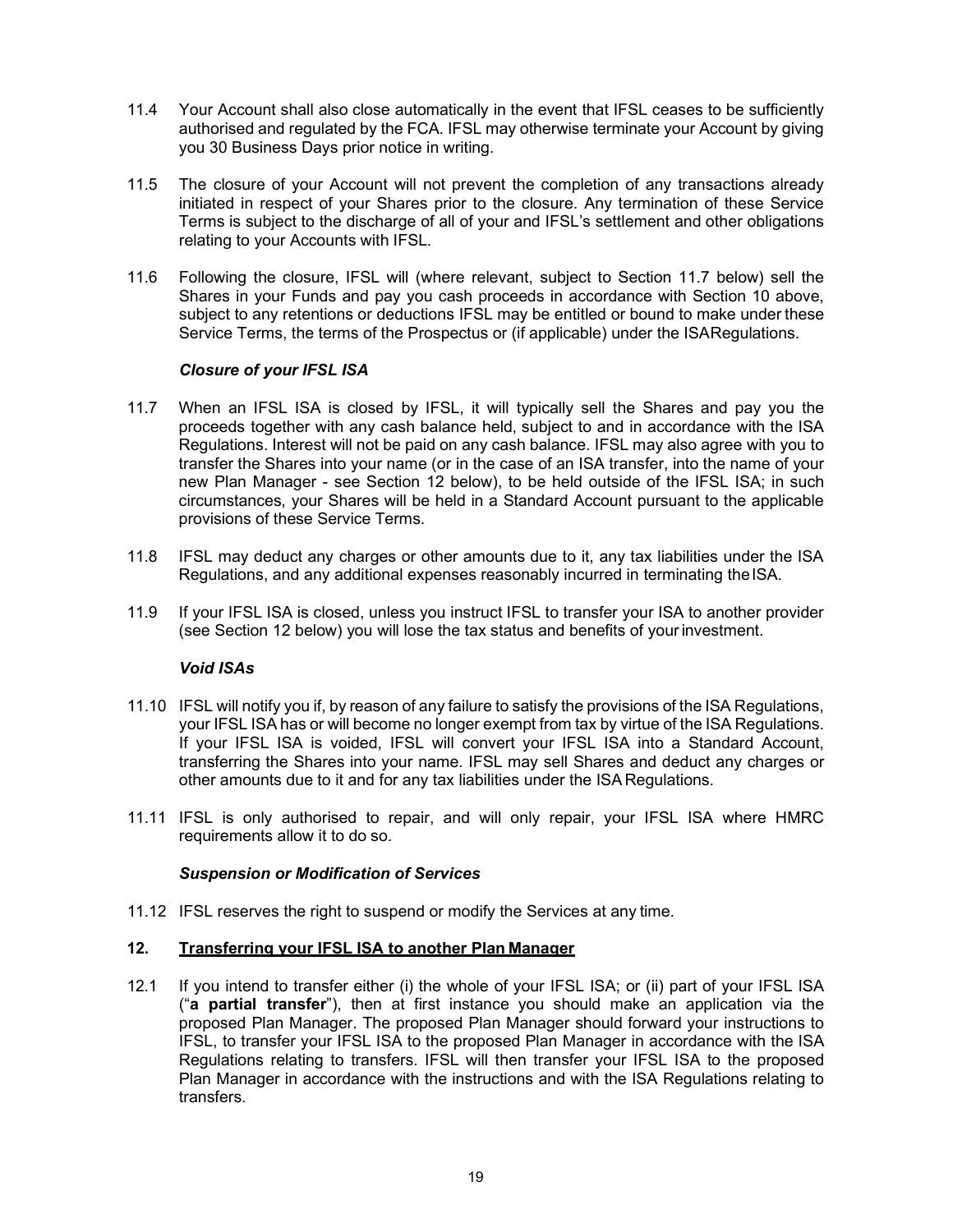- 12.2 When transferring an IFSL ISA for the current tax Year, the transfer must be made in respect of all subscriptions (including any related income) made by you that tax Year. You can transfer all or some of the subscriptions you have made in previous tax Years. Your selected Plan Manager will contact us to arrange the transfer. The transfer will take place on your instruction and will be completed by your chosen date (or such date as you may otherwise agree with IFSL), subject to you allowing IFSL a reasonable period, not exceeding 30 days, to carry out your request.
- 12.3 You may instruct us to either: (i) transfer title to your Shares to your new Plan Manager; or (ii) sell your Shares in accordance with the procedures outlined above and transfer the cash proceeds to your new Plan Manager:
	- (A) in the event that you select a cash transfer, the cash proceeds of the sale of your Shares will be held in the Client Money Account until transferred to your new Plan Manager:
	- (B) in the event that you select a Share transfer, this will be subject to the agreement of your new Plan Manager. You will also be required to sign a re-registration agreement in order for us to register title to your Shares in the name of your new Plan Manager.
- 12.4 IFSL reserves the right to require that some or all of your Shares will be transferred to your new Plan Manager, in which case you acknowledge that the transfer of your IFSL ISA will not proceed until you enter into a re-registration agreement in respect of such Shares.
- 12.5 Outstanding charges or payments due to HMRC in accordance with the ISA Regulations may be deducted from your IFSL ISA before it is transferred to your new Plan Manager.
- 12.6 In the case of a partial transfer, the Shares remaining after the transfer must, unless otherwise permitted by IFSL or specified in the relevant Prospectus: (i) have a minimum value in each Fund that is equivalent to, or in excess of, the threshold value set out in the Prospectus of the relevant Fund, failing which IFSL may treat your instruction as an instruction to transfer the whole amount allocated to that Fund; and (ii) have a minimum value of £500 in respect of your IFSL ISA overall, failing which IFSL may treat your instruction as an instruction to transfer the whole ISA.

## 13. Your obligations

- 13.1 By entering into these Service Terms, opening an Account you confirm to IFSL that:
	- (A) you are an Eligible Investor;
	- (B) you are domiciled and resident in the United Kingdom and on each occasion that you access the Service, are doing so from the United Kingdom;
	- (C) all information which you provide or have provided to IFSL when using the Service is true, accurate and not misleading in any material respect at the time it is supplied to IFSL and you agree that you will not omit or withhold any information which would cause the information you supplied to be false, inaccurate or misleading in any material respect; and
	- (D) you will notify IFSL if the statements listed (A) to (C) above are no longer true or accurate.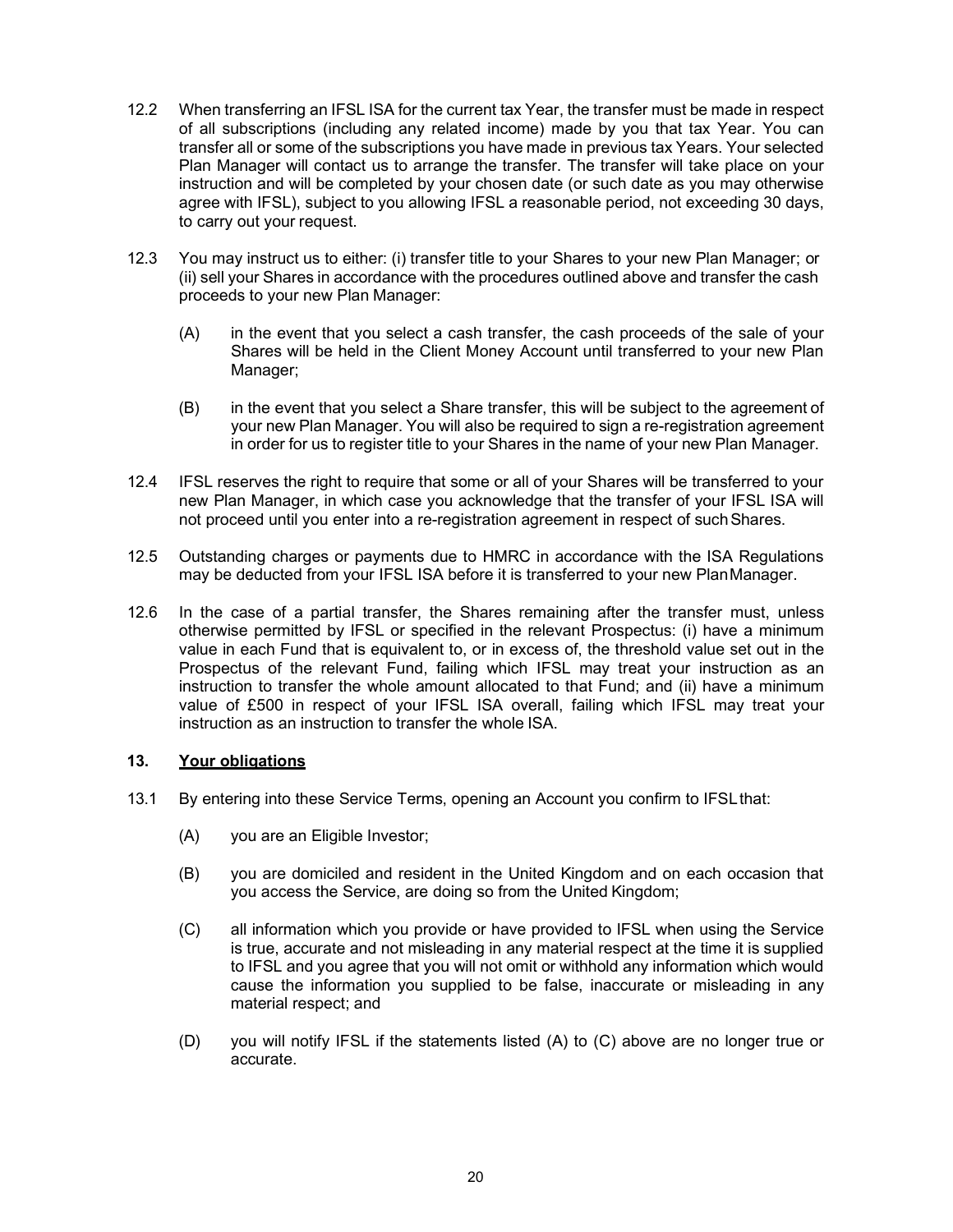# 14. Cancellation Rights

- 14.1 These Service Terms will remain binding on you until your Account is closed in accordance with Section 11.
- 14.2 In respect of each investment you may make in a Fund, your cancellation rights (if any) are as set out in the relevant Application Form, Prospectus and/or SID.

## IFSL ISAs

- 14.3 In cases where you have received advice, you may cancel your application to open an IFSL ISA or transfer your ISA to IFSL by completing and returning to IFSL the written cancellation notice. Where applicable IFSL will send you a cancellation notice (in the case of new IFSL ISAs) when your Application Form is accepted or (in the case of ISA transfers) when the first transfer payment is received by IFSL. You will have 14 calendar days from receipt of your cancellation notice to return it to IFSL to cancel your application.
- 14.4 Cancellation payments will typically be made to the original source of payment unless exceptional circumstances mean that this is not possible. In the case of ISA transfers, you must request that your investment is either transferred back to your original ISA Plan Manager (and that they are willing to accept it) or that the investment is transferred to a new ISA Plan Manager in accordance with Section 12. If you fail to select such a transfer option, your ISA will be closed and you will lose the tax benefits of your investment.
- 14.5 Please note that the amount returned to you when you cancel your IFSL ISA may be less than the amount you invested if there has been reduction in the value of your investments caused by market movements.

## 15. Charges

- 15.1 IFSL does not charge a fee in relation to the Services. However, charges will apply to your investments in the Funds as detailed in the Prospectus and KIID.
- 15.2 IFSL may introduce or increase charges in respect of any Services you have elected to receive on giving you 60 calendar days' prior written notice. If you are unhappy with the introduction or increase of such a charge, you can transfer your IFSL ISA to another Plan Manager or close your Account in accordance with these Service Terms. IFSL will not charge you in these circumstances. The circumstances and methods by which the Funds may introduce or change their charges are detailed in the relevant Prospectus.
- 15.3 IFSL shall be entitled to deduct and retain all charges payable under these Service Terms (including Fund charges) and may apply any cash or sell any Shares to pay such charges or to pay any tax liabilities in connection with your Account.

## 16. Contact with IFSL

16.1 You may communicate with IFSL by telephone on freephone 0808 178 9321 if you are calling from the UK (+44 1204 803932 if you are calling from overseas) or e-mail at ifslclientsupport@ifslfunds.com. The language of communication between you and IFSL shall be English. Any documents and other information that you receive from us will be in English. In the event that you wish to write to IFSL, any correspondence, including identification evidence and legal notices should be sent to: Marlborough House, 59 Chorley New Road, Bolton, BL1 4QP and marked for the attention of the Investor Support Team.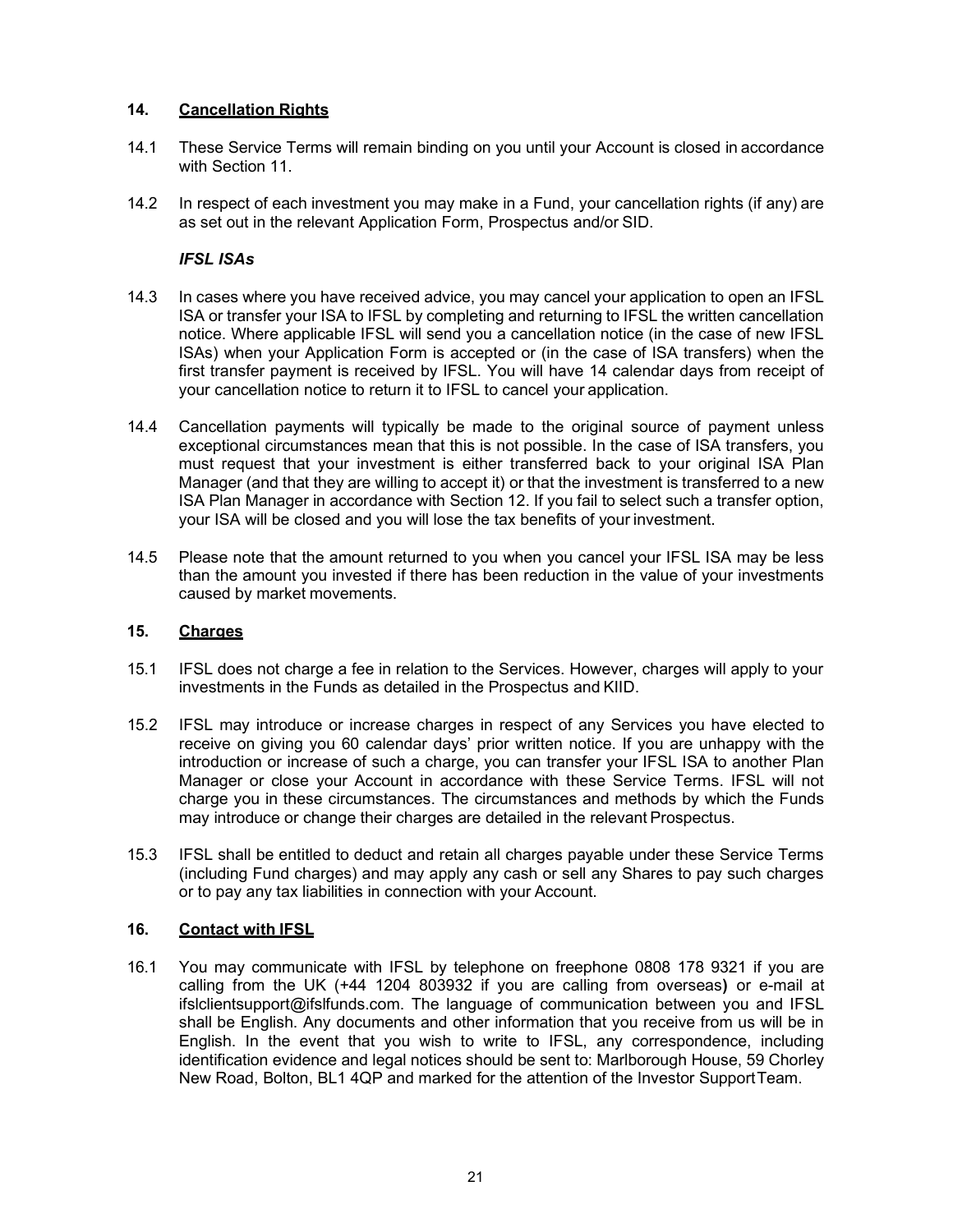- 16.2 IFSL may send e-mails to the e-mail address you have registered via the Service so that IFSL can provide communications to you in relation to the service of your Account, such as notifications, e-mail alerts about your Account and to notify you of changes to the Services, and you consent to receiving notifications and instructions in this manner. IFSL reserves the right to telephone you, if necessary, so that it can provide the Services.
- 16.3 If IFSL is required to send you information or otherwise contact you by post, it will write to you at the last known address that you registered with IFSL. It is your responsibility to ensure that your contact details are up-to-date.

## 17. **Information on your Account**

17.1 The Prospectus for each Fund sets out the reports and information that: (i) you will be sent; and (ii) you are entitled to request from IFSL, in respect of your Shares in the relevant Fund.

### **General**

- 17.2 IFSL will send you contract note via email (or by post where IFSL does not hold your email address) or other confirmation after each Share transaction. Among other things, it will show the dealing date, amount and value of the Shares of the transaction. If you invest via a Regular Savings Plan, this information will be shown in statements which will be sent to you every six months.
- 17.3 If you are a Joint Holder, all information and reports will be sent (unless IFSL has specifically agreed with you otherwise) to the first person named on the Fund's register of investors.
- 17.4 IFSL will send to you, where it is required to do so, an annual statement of the Client Money that IFSL is holding for your Account at the end of the period covered by the statement.

## IFSL ISAs

- 17.5 IFSL will send IFSL ISA holders a statement, every six months, with details of the number and value of the investments in your IFSL ISA and details of all transactions undertaken within the IFSL ISA during the preceding six months. Such statements will not include any measures of the IFSL ISA's investment performance.
- 17.6 If you have invested in a Fund via an IFSL ISA, you will be able to attend meetings of the Fund's shareholders and exercise voting rights at such meetings by giving IFSL a letter of direction instructing IFSL how to vote on your behalf.
- 17.7 We will arrange for you, if you request us to do so in writing, to:
	- (A) receive a copy of the annual report and accounts of the Fund(s) in which your IFSL ISA is directly invested; and
	- (B) receive, in addition to the documents referred to in (A) above, any other information issued to investors of the Fund(s).

### 18. **IFSL's Liability**

18.1 IFSL accepts responsibility for any losses, damages or costs suffered or incurred by you in respect of the Services as a direct result of IFSL's negligence, wilful default or fraud, and/or IFSL's material breach of these Service Terms or breach of its duties under the Financial Services and Markets Act 2000 and/or the FCA Rules. IFSL will not be responsible for any other losses, damages or costs suffered or incurred by you.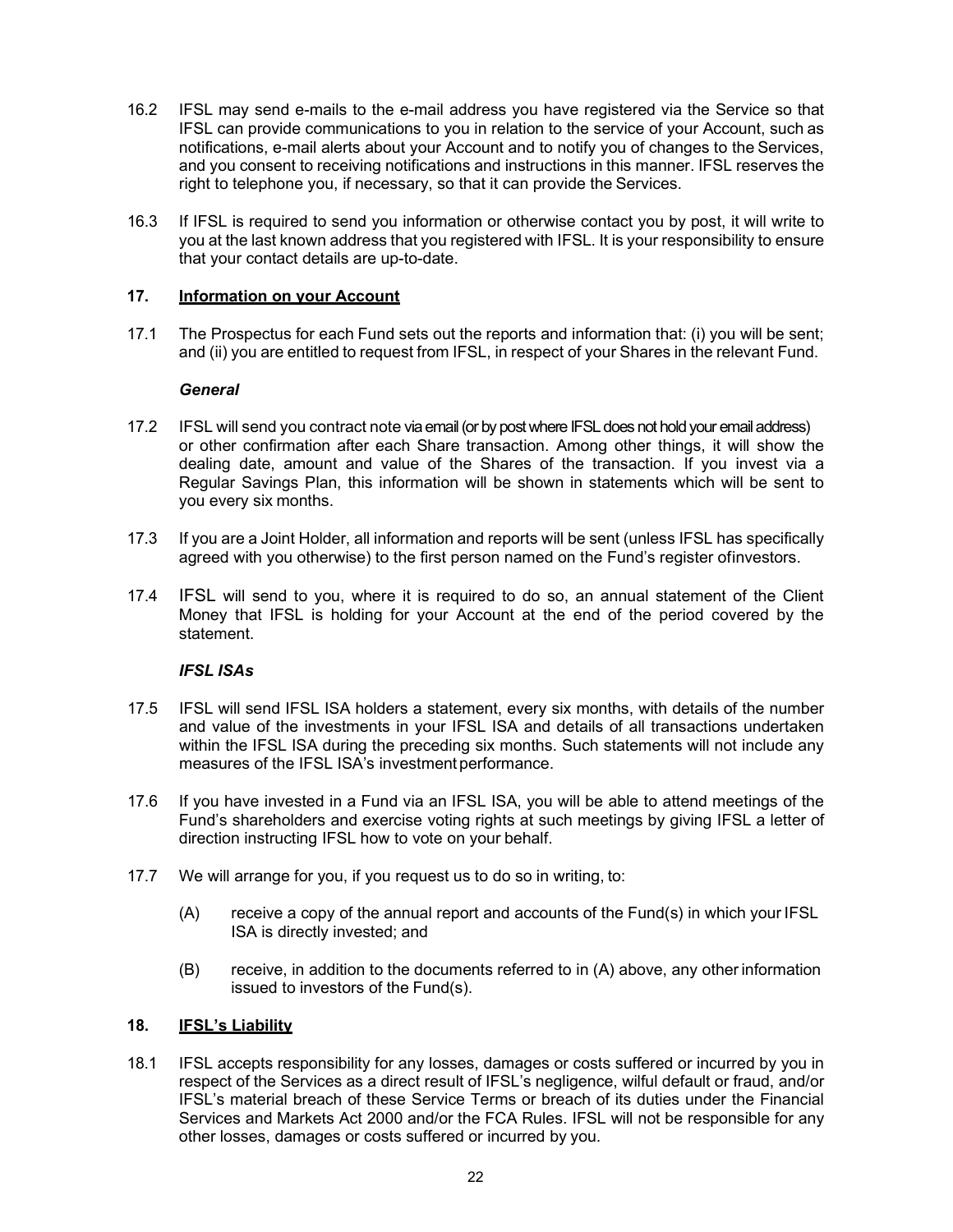18.2 IFSL does not accept responsibility for any loss, damages or costs that you may incur: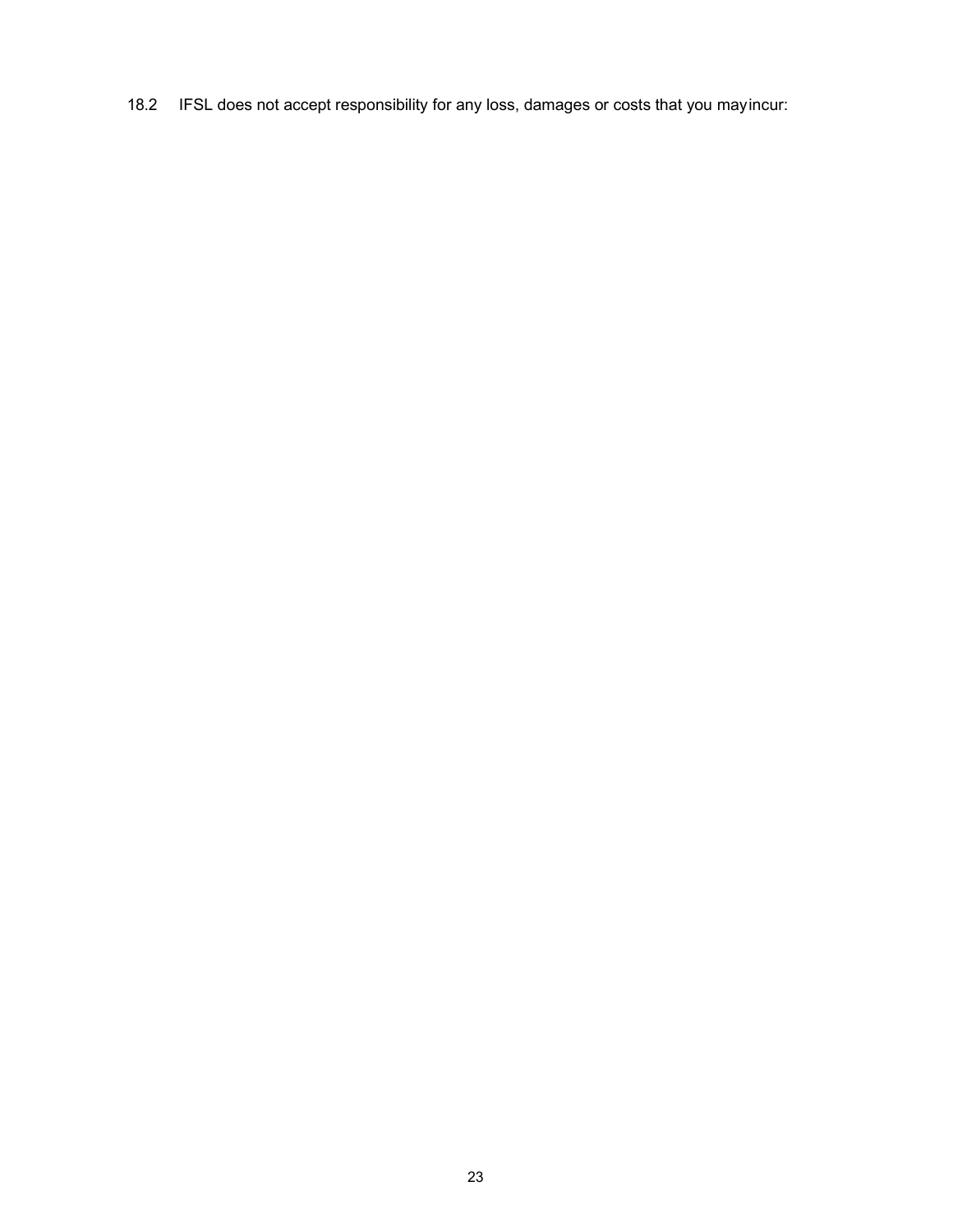- (A) as a result of any cause beyond IFSL's reasonable control;
- (B) that are indirect or consequential losses that do not specifically relate to your investments in the Funds;
- (C) because of a fall in value of your investment in the Funds;
- (D) as a result of any delay in the payment or transfer of your money to IFSL for investment;
- (E) as a result of IFSL taking any action, or omitting to take any action, to the extent it is required to do so under the Applicable Regulations.
- 18.3 No provision of these Service Terms will be deemed to restrict, qualify or exclude any liability for your death or personal injury or duty owed to you under the Applicable Regulations.

### 19. Process in the event of death of Account holder

- 19.1 If you are a Joint Holder, your Account will continue in the names of the surviving first named holder and any Joint Holder(s).
- 19.2 If you are not a Joint Holder, until such time as IFSL receives instructions from your personal representatives, your money will remain invested in Shares and any income to be distributed shall be held by the relevant Fund(s) in its/their distribution account(s). These Services Terms are binding on your personal representative(s).
- 19.3 IFSL will require evidence of proof of death and entitlement of your personal representatives to administer your estate, such as a copy of the death certificate and a grant of probate or letters of administration as appropriate. Once IFSL has the information it needs to proceed, your personal representatives may instruct us to sell your Shares at the next Valuation Point and to close your Account (see Section 11 above for procedure). Alternatively, your personal representatives can instruct IFSL to transfer the Shares into the names of one or more of your beneficiaries (see Section 23 for the procedure).

## IFSL ISA holders

19.4 Under the current ISA Regulations, your IFSL ISA automatically ceases to be exempt from tax on your death and will terminate. This means that the tax benefits of an IFSL ISA will not apply to any interest or gains due following your death, but the tax benefits accrued prior to death will be preserved. IFSL will continue to hold the investments in your IFSL ISA until IFSL receives instructions from your personal representatives. IFSL may continue to deduct any charges or other amounts due to it, and any tax liabilities under the ISA Regulations, from your IFSL ISA.

#### 20. Confidentiality

- 20.1 IFSL will treat as confidential any information which you provide to it and will not disclose the same to anyone (other than to the Funds, the Funds' service providers, members of IFSL's group and other providers of services necessary to provide the Service). However, IFSL may disclose such information where:
	- (A) such information is or becomes public knowledge (other than by IFSL's breach of its confidentiality obligation to you);
	- (B) such information is received from a third party who lawfully acquired it and who is under no obligation to restrict its disclosure;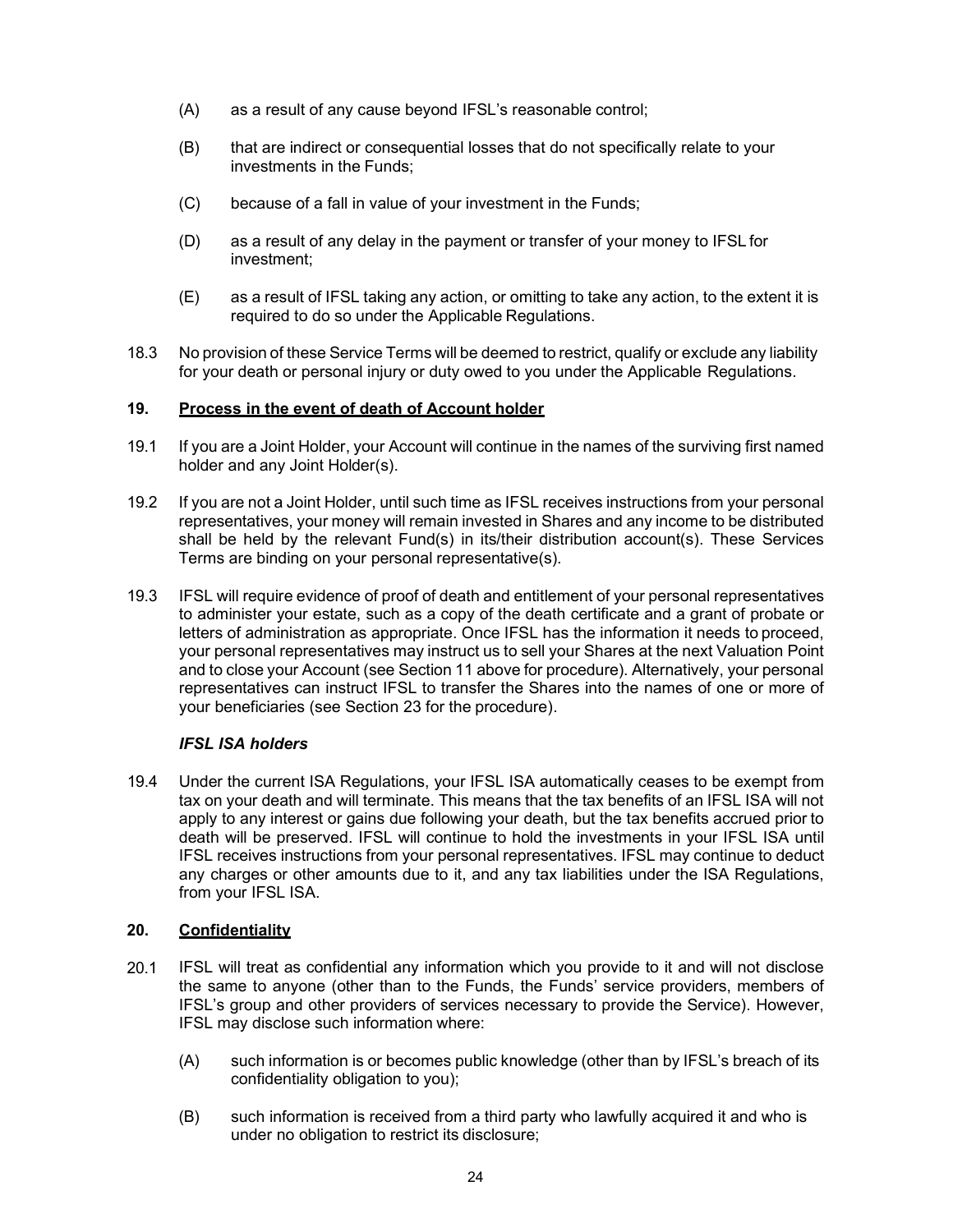- (C) it is necessary or desirable in order to be able to provide the Service to you under these Service Terms;
- (D) such disclosure is made: (i) to those who provide services to IFSL or act as its agent; (ii) to credit reference agencies or other similar organisations in the course of carrying out identity, fraud prevention or credit control checks; (iii) to HMRC, the FCA and other applicable regulators, governmental or quasi-governmental agencies or authorities; or
- (E) where otherwise permitted under these Service Terms or where you otherwise consent to such disclosure.

## 21. **IFSL's Data Protection Privacy Notice**

- 21.1 We use your personal data and store it on IFSL's systems and otherwise process it for the purpose of supplying You with the relevant Services. For further information on how IFSL uses Your personal data and how You can exercise Your rights in relation to IFSL's use of Your personal data, please see the IFSL Privacy Policy at the following link: https://ifslfunds.com/data-privacy/ (as updated from time to time) (the "Data Protection Privacy Notice"). By using the Services, You confirm that You have understood and accept the Data Protection Privacy Notice.
- 21.2 You must inform IFSL as soon as reasonably possible of any material change to Your (or Your Child's) personal data, for example, a change in Your address or contact details.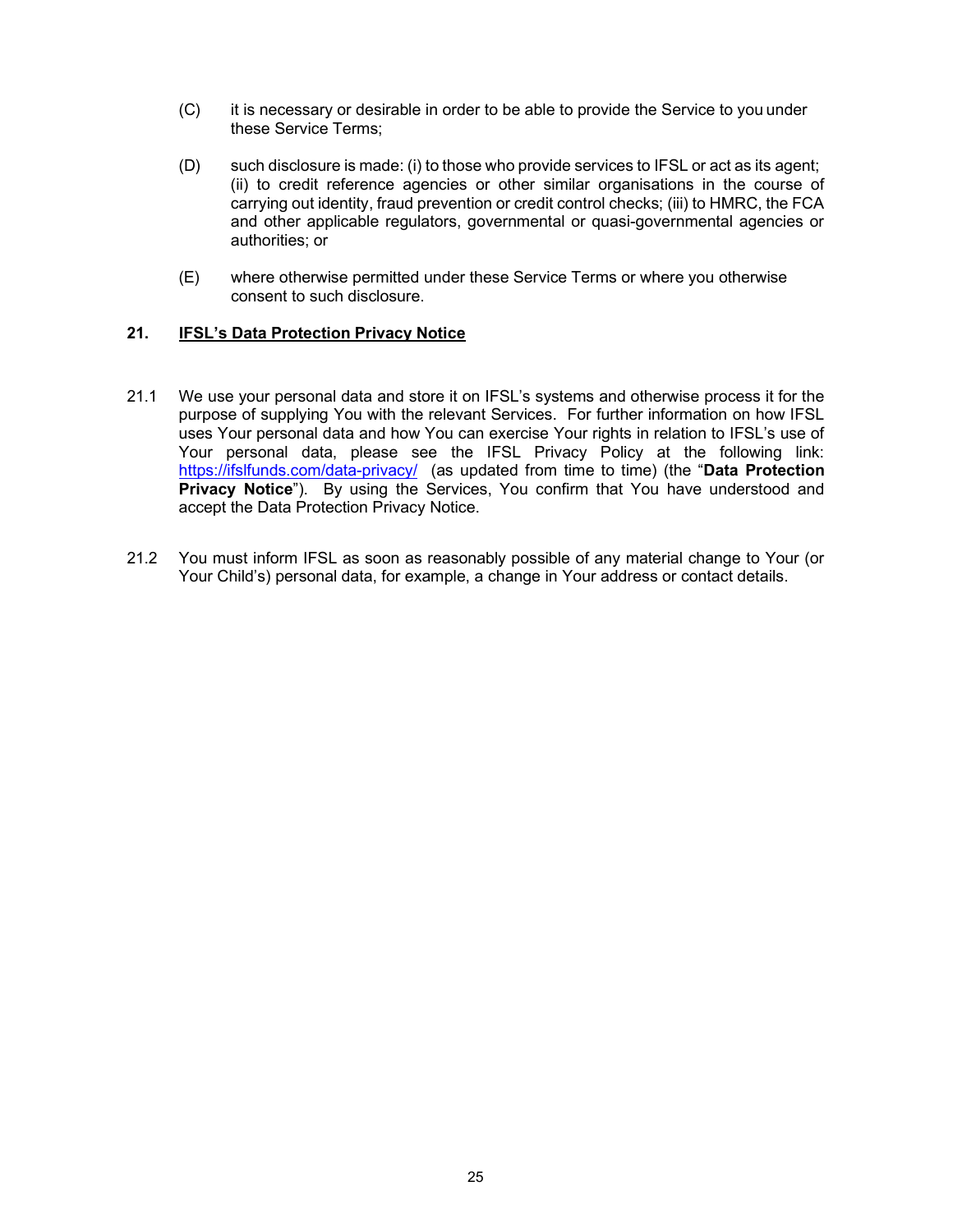# 22. Complaints

- 22.1 If you have any complaints about the Service, please contact IFSL's Investor Support Team in the first instance on freephone 0808 178 9321 if you are calling from the UK (+44 1204 803932 if you are calling from overseas). Further details on how to make a complaint are available in the SID for each Fund.
- 22.2 You may have the right to complain to the Financial Ombudsman Service. Further details are available from IFSL on request or by visiting www.financial-ombudsman.org.uk

## 23. Assignment, Delegates and Share Transfers

- 23.1 You may not assign your Account or all or any of your rights or benefits under these Service Terms.
- 23.2 IFSL may assign all or any of its rights or benefits under these Service Terms to an appropriate member of IFSL's group on giving you reasonable notice.
- 23.3 Where permitted by the FCA Rules and (where relevant) the ISA Regulations, IFSL may appoint any person to advise on or perform any of its functions or responsibilities to you under these Service Terms. However, IFSL must satisfy itself that any such person is competent to perform such functions and responsibilities. IFSL's liability to you in respect of the Services shall not be affected by any delegation of its responsibilities under these Service Terms.
- 23.4 Where permitted by the Prospectus for a particular Fund that you have invested in, you may instruct us to transfer the Shares in your Account into the name of another person (a "Transferee"). IFSL will only be required to effect such a transfer if:
	- (A) you complete and submit to IFSL a Stock Transfer Form (available from IFSL on request);
	- (B) the Transferee provides IFSL with such information as it may reasonably request, including to satisfy IFSL's identity checks and anti-money laundering procedures; and
	- (C) the Transferee confirms to IFSL that it has read, understood and accepted these Service Terms in respect of the Shares to be transferred to it.

Any Shares so transferred shall no longer form part of your Account.

## 24. Entire Agreement

These Service Terms, together with any documents referred to in these Service Terms, constitutes the whole agreement between IFSL and you relating to the Services.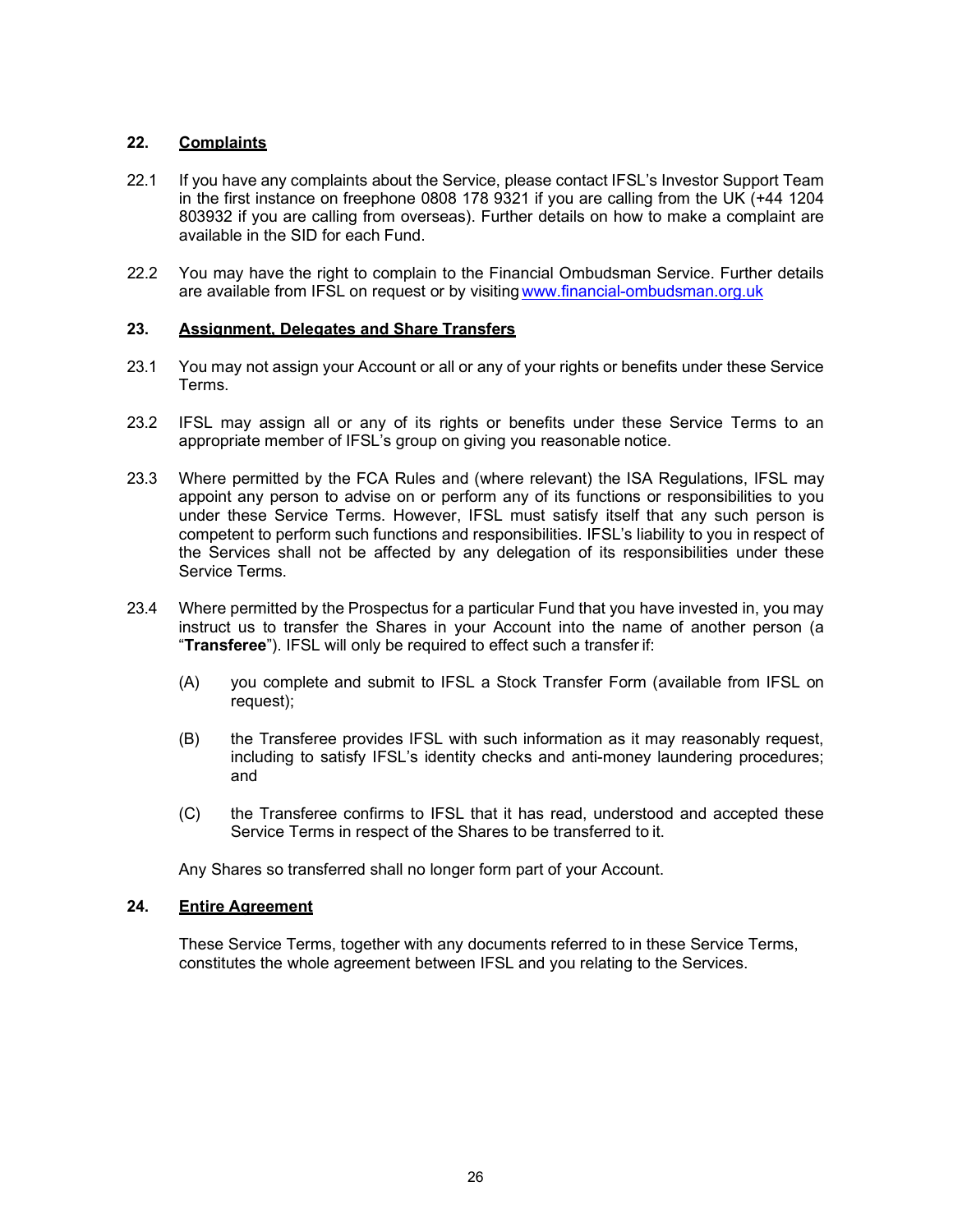### 25. Amendment

- 25.1 IFSL reserves the right to amend these Service Terms and the Service at any time on giving you reasonable notice where it has a valid reason for doing so, including to reflect changes in the way that IFSL provides the Service, a change to the Applicable Regulations, and changes in the Funds. If you use the Service after you have been notified of the amended Service Terms, you will be deemed to have accepted the changed terms.
- 25.2 If you are concerned about any change that IFSL makes to the Service Terms, please contact IFSL's Investor Support Team on freephone 0808 178 9321 if you are calling from the UK (+44 1204 803932 if you are calling from overseas). You can also close your Account in accordance with these Service Terms.

#### 26. Third Party Rights

No person who is not a party to these Service Terms shall have any rights under the Contracts (Rights of Third Parties) Act 1999 to enforce any term of these Service Terms.

### 27. Governing Law

These Service Terms and any non-contractual obligations arising from or connected with it shall be governed by English law and these Service Terms shall be construed in accordance with English law. The courts of England and Wales shall have non-exclusive jurisdiction to settle any disputes or claims (including non-contractual disputes or claims) arising out of or in connection with these Service Terms or its subject matter or formation.

### 28. Interpretation

28.1 Except where the context otherwise requires, in these Service Terms the following words and expressions shall have the meanings set out below:

"Account" means an account (Standard Account or IFSL ISA) opened in your name to effect and redeem, and in the case of an IFSL ISA hold, Shares in the Funds;

"Additional Allowance" has the meaning given to it in Section 5.16;

"Applicable Regulations" means: (i) the FCA Rules or any other rules of a competent regulatory authority; (ii) in the case of an IFSL ISA, the ISA Regulations and (iii) all other applicable laws, rules and regulations, including anti-money laundering regulations as in force from time to time;

"Application Form" means an IFSL application form to open an Account, which may include (if relevant) an ISA Application Form and/or an ISA transfer form, the current version of which is available on the Website;

"Bank" has the meaning given to in Section 7.16;

"Business Day" means Monday to Friday excluding UK public bank holidays, 24 and 31 December, any day on which the London Stock Exchange is not open for the normal full duration of its trading hours and any day on which IFSL is not open for normal business;

"Client Money" shall have the meaning given to the term in the FCA Rules;

"Client Money Account" means a current or deposit account opened with the Bank by IFSL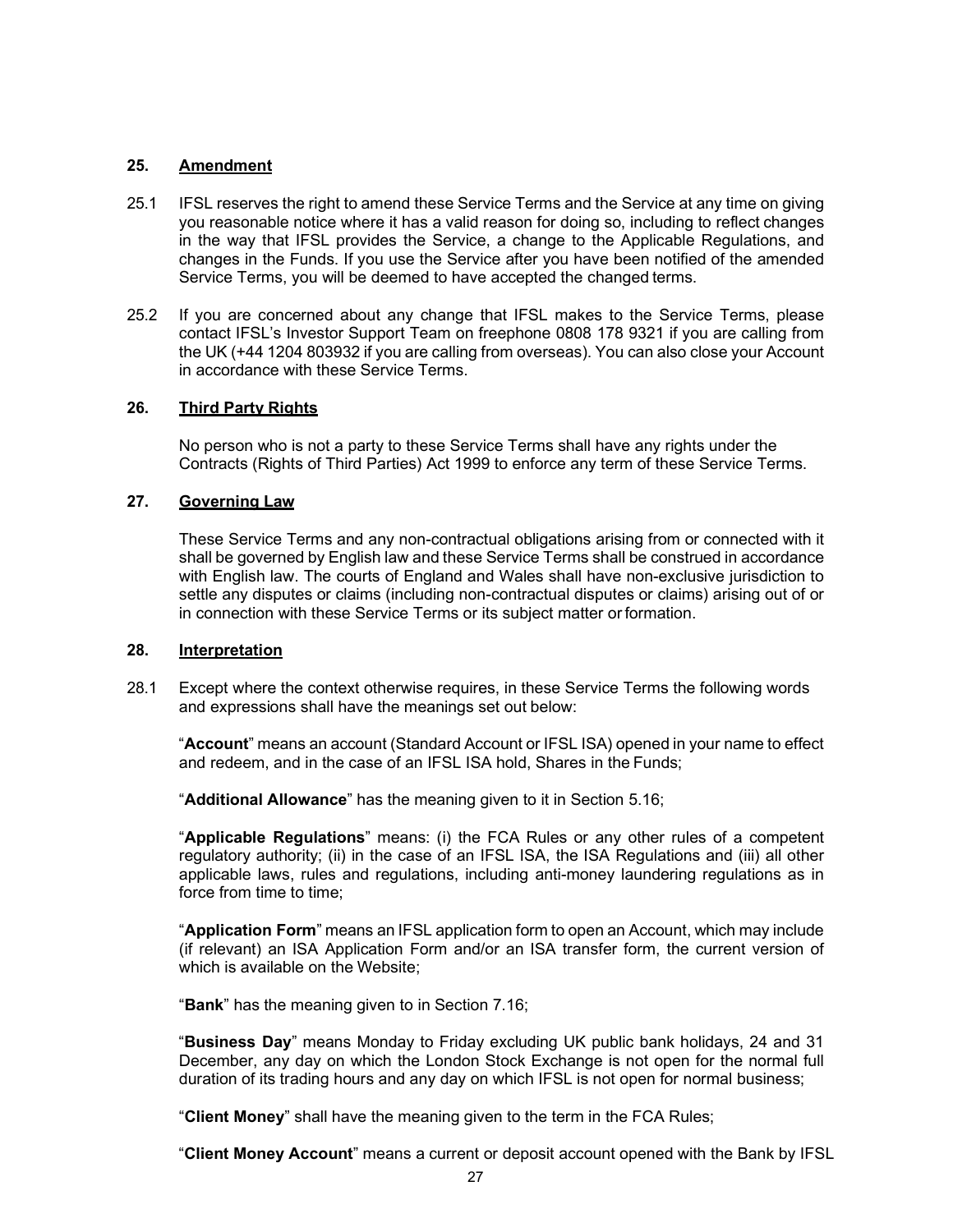for the purposes of holding Client Money only. Each Client Money Account may hold the money of more than one investor in the Services, however, it may not hold IFSL's own funds;

"Collection Date" has the meaning given to it in Section 7.28;

"Cut-off Point" means the relevant point prior to which orders to buy, sell, convert or switch Shares must be received in order for them to be determined at the relevant Valuation Point for a Dealing Day (London time), as described in the Fund's Prospectus;

"Data Protection Privacy Notice" means the notice contained in Section 21 and which, among other things, explains how your personal data may be processed in connection with these Service Terms;

"Dealing Day" shall mean each Business Day on which IFSL determines dealings in respect of a Fund, as described in the Prospectus for the relevant Fund;

"Depositary" means, in respect of those Funds that are open-ended investment companies, the entity appointed from time to time to act as depositary in accordance with the FCA's Rules. The current Depositary for each Fund is specified in the relevant Prospectus;

"Eligible Investor" has the meaning given to it in Section 3.3;

"FCA" means the Financial Conduct Authority of the United Kingdom and any successor body or bodies from time to time;

"FCA Rules" means the FCA's Handbook of Rules and Guidance, as amended from time to time;

"Funds" refers to the authorised unit trusts and open-ended investment companies operated by IFSL (as described in the SID) and "Fund" shall be construed accordingly. For the purposes of these Service Terms, "Funds" may (if the context requires) refer to a subfund an open-ended investment company operated by IFSL.

"HMRC" means HM Revenue & Customs;

"IFSL" has the meaning given to it Section 2.1;

"IFSL ISA" means an ISA to which IFSL acts as Plan Manager and is established to hold Shares;

"Income Allocation Date" means the date a Fund allocates and (in the case of income Shares) distributes income to shareholders, as set out in the relevant Prospectus;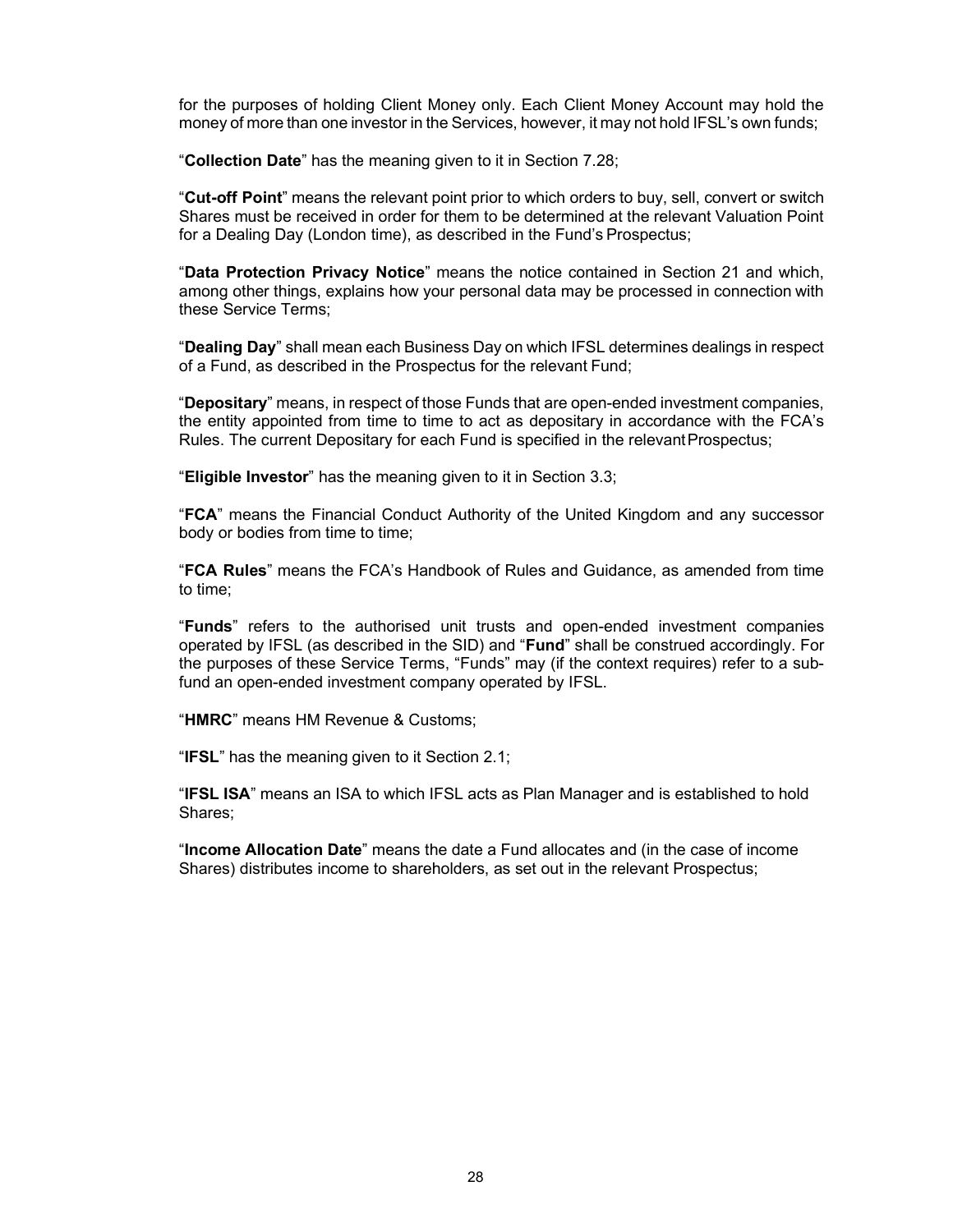"Initial Charge" means any initial or entry charge that may be charged when subscribing for Shares in a Fund, as set out in the relevant Prospectus;

"Instruction(s)" means any order submitted to IFSL to purchase, exchange or redeem Shares;

"ISA" means an individual savings account satisfying the conditions prescribed in the ISA Regulations;

"ISA Regulations" means the Individual Savings Account Regulations 1998 (as amended);

"Issue Date" has the meaning given to it in Section 7.20;

"Joint Holder" means an investor who holds a Standard Account with another person or persons;

"KIID" means a Key Investor Information Document;

"Payment Date" has the meaning given to it in Section 10.2;

"Payment Point" has the meaning given to it in Section 7.23;

"Plan Manager" means the person approved by HMRC to act as an ISA account manager;

"Prospectus" means the most recent prospectus of the relevant Fund;

"Registered Bank Account" has the meaning given to it in Section 5.28;

"Regular Savings Plan" has the meaning given to in Section 7.27;

"Renunciation Form" means the form that you will need to complete, sign and provide to IFSL for it to pay redemption proceeds to you, as further described in Section 7.4;

"Service" has the meaning given to it in Section 1.1;

"Service Terms" has the meaning given to in Section 1.1;

"Settlement Date" has the meaning given to it in Section 7.21;

"Share(s)" means (as the context requires): (i) a share or shares in a Fund that is an openended investment company; or (ii) a unit or units in a Fund that is an authorised unit trust;

"SID" means the Supplementary Information Document;

"Spouse" has the meaning given to it in Section 5.16;

"Standard Account" means an Account, or part of an Account, which is not an ISA;

"Trustee" means, in respect of those Funds that are authorised unit trusts, the trustee of the relevant Fund. The current Trustee for each Fund is specified in the relevant Prospectus;

"US Person" means, generally, any natural person who is a US citizen or resident;